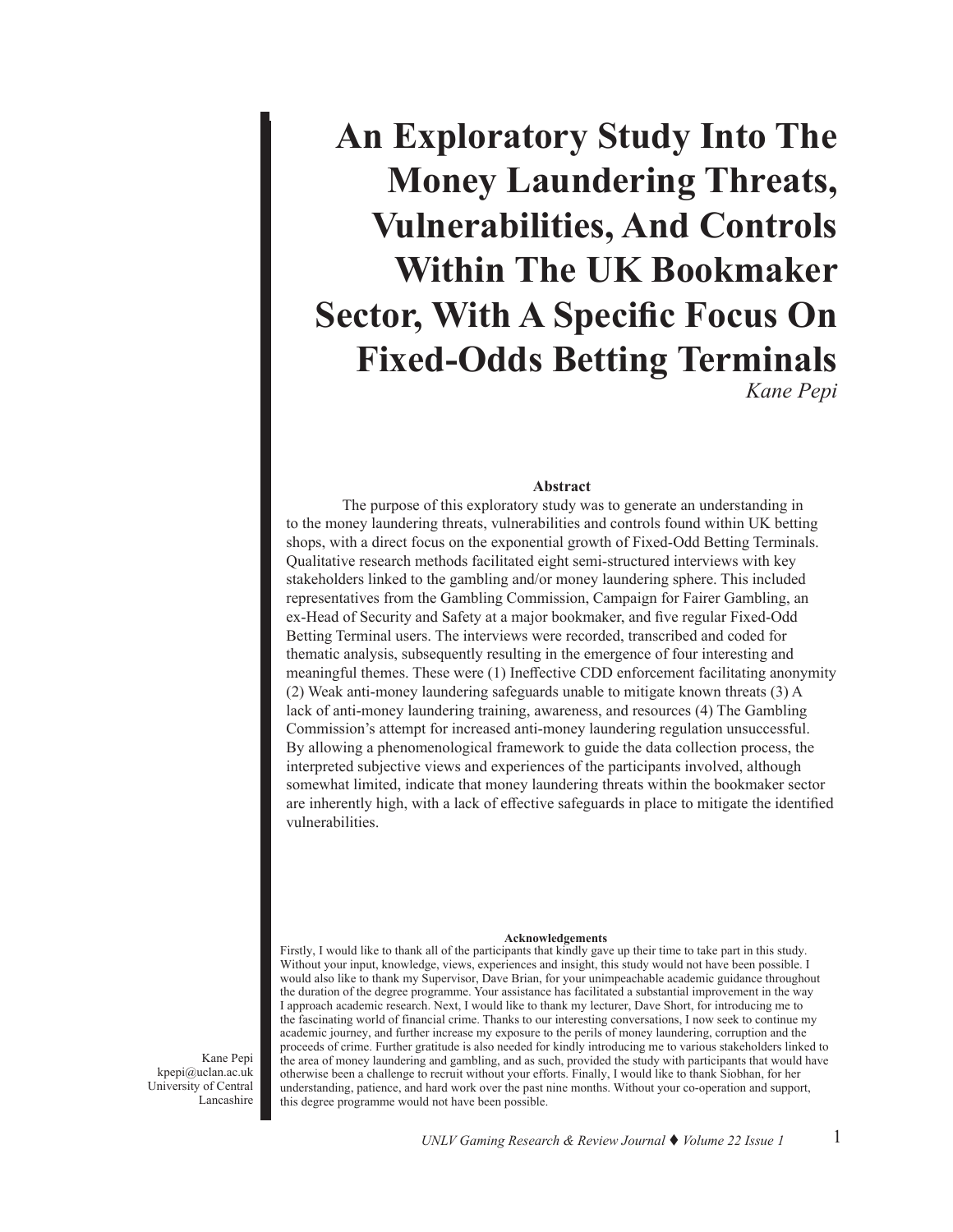#### **Introduction**

This qualitative study sought to explore the money laundering threats, lnerabilities and controls that exist within the UK bookmaker sector, with a direct zus on the Fixed-Odds Betting Terminals (FOBT) that can be found in over 8000  $zh$  street betting shops. With an estimated £56 billion staked on FOBTs in 2015 istitute of Economic Affairs,  $2016$ ), an understanding was sought as to what customer due diligence (CDD) mechanisms are in place to ensure UK monitoring and reporting standards are being met to prevent potential threats. Terminologically, a threat can be scribed as the ability to "adversely affect an automated system, facility, or operation" idgoli, 2006), which could lead to harm. (Hillson, 2003).

milar gambling facilitators within the industry, such as land based casinos, have ingent safeguards in place such as an onsite Money Laundering Reporting Officer (MLRO) and compulsory identification entry requirements under the Money Laundering egulations, 2007 (MLR2007). However, due to a lack of available literature, it remains unclear as to how these compare to high street bookmakers. Vulnerability in the context of a debate on criminal abuse is concerned with "the inability to protect ainst significant harm, or exploitation" (Brookman et al., 2010), and "the existence of a weakness, design or implementation error that can lead to an unexpected, undesirable ent" (EC-Council, 2012).

Cash-intensive businesses (such as betting shops) will always be vulnerable criminals looking to launder their illicit proceeds (Gilmour & Ridley, 2015), and such, one of the three licensing objectives set out in the Gambling Act (2005) was prevent gambling from being used or associated with crime. Due to the variety of mplex techniques used by criminals, it is impossible to calculate the extent of money indering on a national scale (Harrison & Ryder, 2016). However, according to the Itional Crime Agency (NCA), it is estimated that this figure could be as high as  $\text{\pounds}100$ lion annually (Transparency International UK,  $2016$ ). The purpose of this exploratory study is not to ascertain the numerical extent as to how much, if any, criminal proceeds are laundered through FOBTs, more so it is to explore what opportunities exist, and how ese potential avenues are detected and prevented by bookmakers.

Under the European Union's (EU) 'Council directive 2005/60/EC', 2005 ereon referred to as 3MLD), which was implemented in part by the UK's MLR2007, sinos were the only gambling sector that were required to apply enhanced CDD. however, as per Financial Action Task Force (FATF) recommendations, the scope has w been extended to all forms of gambling (Gushin, 2016). Consequently, this attempt strengthen global AML controls has been enacted in to the EU's 'Council directive 2015/849/EC', 2015 (hereon referred to as 4MLD). However, in March 2017, after nsultations with the Gambling Commission, HM Treasury  $(2017a)$  utilized the powers provided within the directive to exempt bookmakers from the new regulations on "the sis of the proven low risk posed".

Firstly, there is an analysis of existing and impending AML laws and gulations to set the scene, taking in to account the various hierarchal and diffusive ganisations that implement the very rules the gambling sector must adhere to. condly, there is a review of the current AML safeguards and controls that exist in ernative UK gambling sectors, such as online gambling and land based casinos. irdly, the identified AML laws will be broken down to ascertain how retail okmakers are expected to comply with the regulations that have been set upon them. urthly, an attempt will be made to understand what opportunities exist for criminals being to launder their criminal proceeds through FOBTs, and what risk-based approaches are required to ensure that operators have the required facilities to detect and event these treats.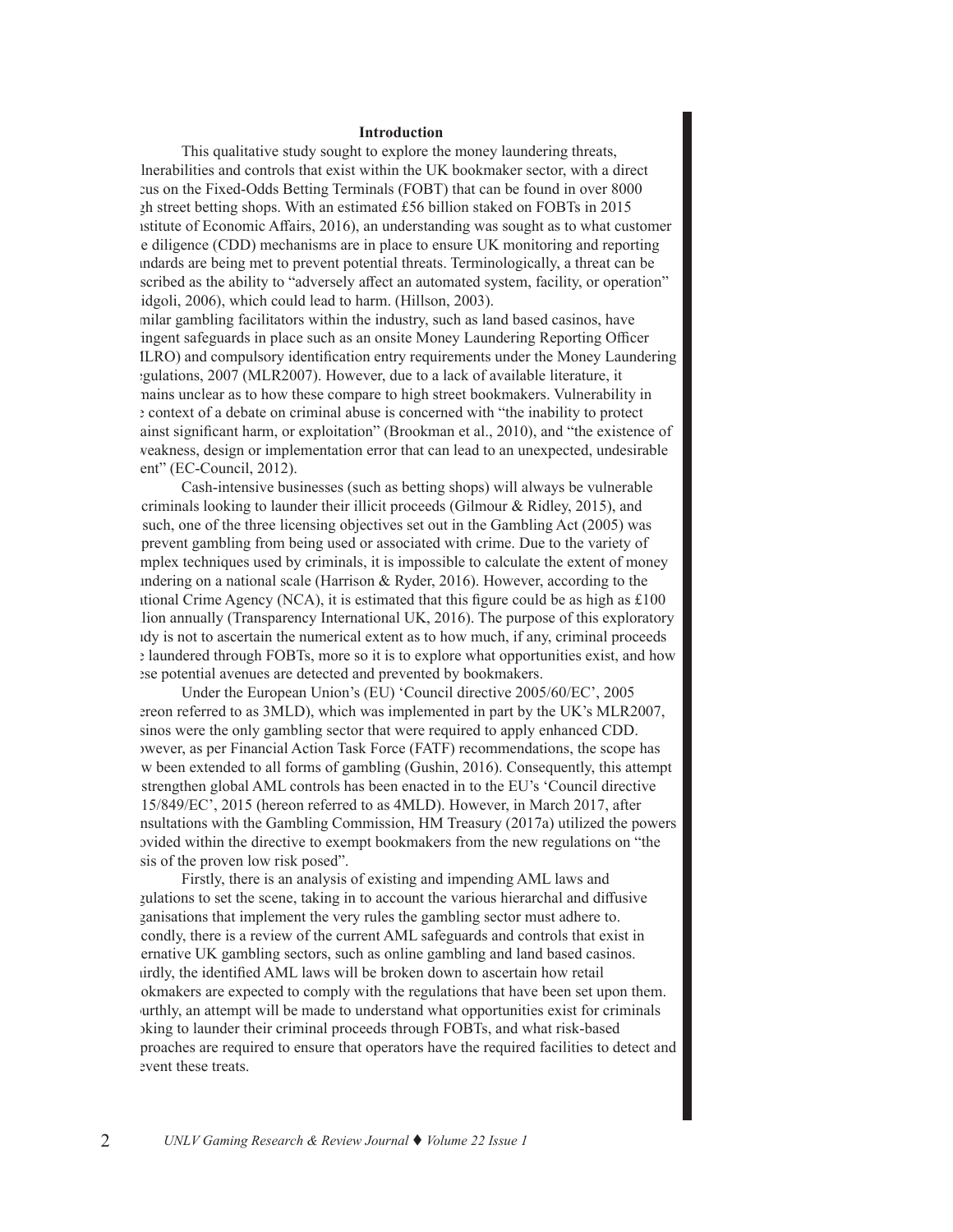Next, an empirical data collection exercise consisted of eight semi-structured interviews with important stakeholders. This included the Gambling Commission, a major bookmaker's ex-Head of Security and Safety, and five users of FOBT machines. Furthermore, an interview with not-for-profit organisation Campaign for Fairer Gambling (CFFG) was initiated, based upon their 2013 covert exercise on the potentialities of laundering criminal proceeds through FOBTs. CFFG have specific policy aspirations regarding the reduction of maximum FOBT stakes and have been actively attempting to achieve this since their inception in 2010.

Finally, the common themes that occurred with the various participants were scrutinized against the primary data analysis. This has ultimately lead to a greater understanding of the largely under-researched conundrum of the money laundering threats, vulnerabilities and controls that exist within the UK bookmaker sector.

#### **Literature Review**

#### **The FATF and the Role of the Gambling Commission**

The global governance of AML laws and regulations has a systematic food chain. In 1987, not a single country had a policy in existence to combat money laundering offences (Sharman, 2008); thirty years later, more than 180 jurisdictions currently have AML policies in place that mirror the recommendations of global standard setters the FATF (Findley, Nielson & Sharman, 2014). Founded in 1989 by the then G7 nations, inter- Governmental organisation the FATF were set up to formulate policies to combat money laundering on a national scale (Madinger, 2016). While none of the organization's forty- nine recommendations are legally binding, the FATF have a variety of international sanctions at their disposal, such as the ability to blacklist uncooperative nations. Furthermore, they are the only global policy network that can restrict nations from accessing international financial markets (Jakobi, 2015).

To illustrate the effectiveness of the FATF's 'governance without government' (Aas, 2013, p. 145) approach, these ongoing standards have formed the benchmark for four EU AML directives. Article 61(1) of the 3MLD stipulated that all 28 EU member states were required to adopt the provisions in to domestic legislation within two years of the directive's ratification, and as such, this formed the basis for the UK's MLR2007. Although the FATF recommendations were applicable only to casinos, the UK extended its provisions to cover online casinos in response to the hybridisation of betting formats (Häberling, 2012). The MLR2007 required the relevant sectors to implement enhanced CDD systems and controls to prevent their organisation from abuse of money laundering.

As the primary regulator for the UK gambling industry, the Gambling Commission are tasked with ensuring that the businesses they regulate adhere to the three licensing objectives as set out in the Gambling Act (2005, s.1a), which requires all licensing authorities to take the necessary steps to "prevent gambling from being a source of crime or disorder, being associated with crime or disorder or being used to support crime". Brooks (2012) explains that the Gambling Commission have extensive powers to ensure that gambling operators are compliant with UK legislation, as well as with their own License Conditions and Codes of Practice (LCCP), by imposing financial penalties and/or revoke a license if breached. Prior to exploring the Gambling Commission's role in assessing the AML threats and safeguards that exist within betting shops, it is entirely relevant to assess the controls that have been installed in direct response to the MLR2007 by alternative UK gambling sectors.

#### **Alternative Gambling Sectors: Online Gambling and Casinos**

The online gambling industry is vulnerable because of the anonymity of the client and subsequently, new players must provide identification prior to any withdrawals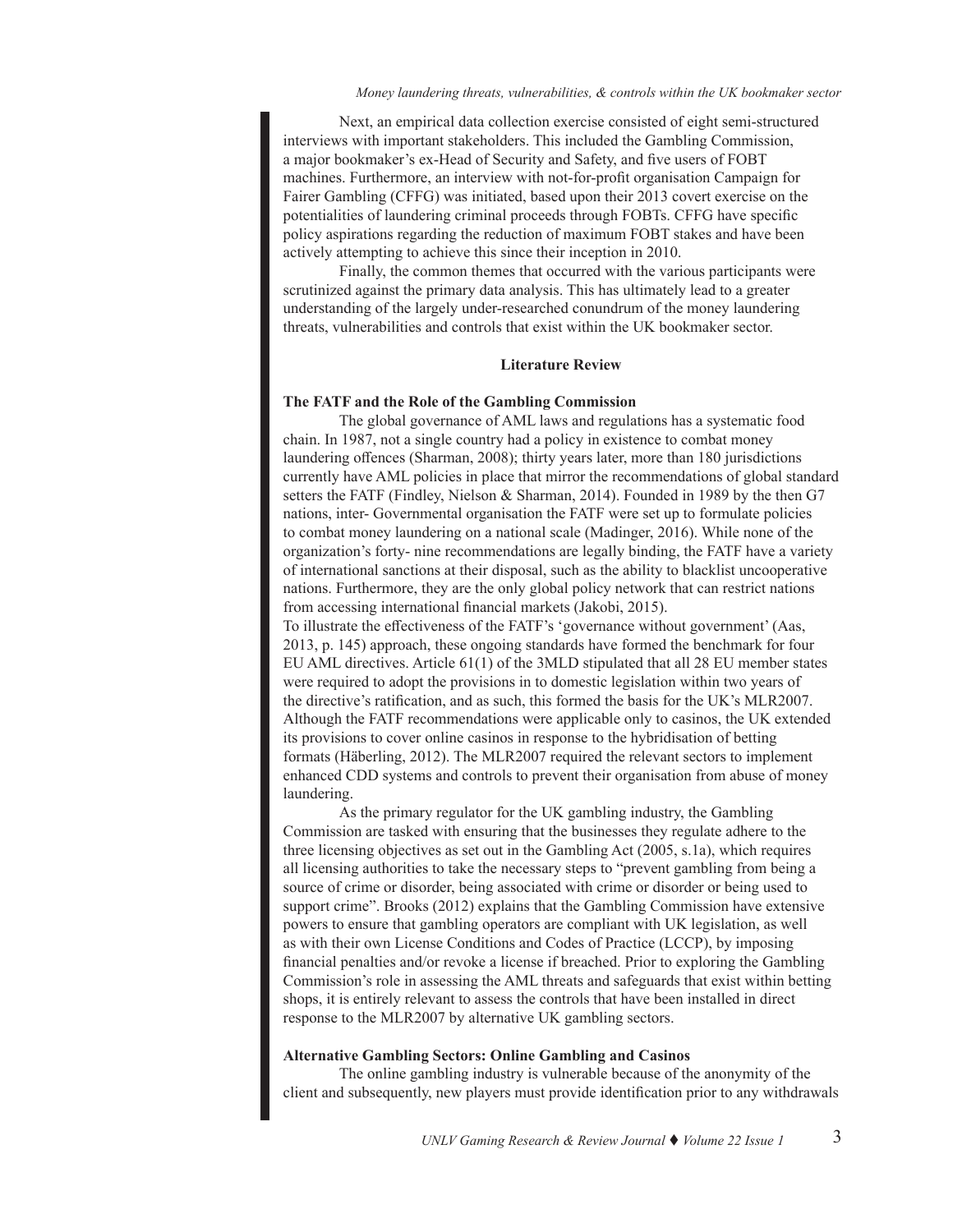receiving authorisation. Operators must verify the customer's personal information both internally and externally, and risk departments must have the facilities to monitor suspicious player activity (Banks, 2016). The money laundering risks of online gambling are far lower in comparison to land based platforms, such as casinos and betting shops, due to the traceability of transactions, betting limits and customer identification controls (Levi, 2009).

Under the MLR2007, land based casinos must identify individuals who enter their premises, as well as adopt appropriate procedures to verify players who purchase or exchange €2000 or more within a 24-hour period (Siclari, 2016). Furthermore, all UK casinos are required to have an on-site nominated officer who must establish and maintain internal CDD measures, facilitate ongoing monitoring and record-keeping, and ensure that relevant staff are appropriately trained to detect the threats of money laundering (Gambling Commission, 2015). According to Stessens (2000), absolute anonymity is often sought after by money launderers, however the application of mandatory identification, compulsory reporting of suspicious transactions and by obliging organisations to keep ongoing records, businesses can significantly reduce the likelihood of abuse by criminals. By implementing such measures, it could be argued that casinos have stringent AML systems in place to reduce the threats associated with anonymity and thus, allowing each premises to correlate an audit trial to a specific individual.

#### **What are FOBTs?**

Often described as the "Crack Cocaine" of the gambling industry, FOBTs have revolutionized the way bookmakers do business (Demianyk, 2016). Long gone are the days of male dominated, smoke-ridden betting shops with blacked out windows, with a business model heavily reliant on the profits derived from the horse and greyhound racing markets (Lamont, 2016). As per the enactment of the Gambling Act (2005), s. 172(8) stipulates that bookmakers can install a maximum of four gaming machines in to each of its premises. According to Gambling Commission (2016a) statistics, as of March 2016, there were 34,684 terminals located across 8809 UK betting shops, illustrating that the sector fully utilized the available provisions. FOBTs are touch screen electronic gambling machines that facilitate a variety of traditional casino games, however according to Webb (2012), virtual roulette accounts for more than 90% of B2 turnover. The maximum that can be wagered per roulette spin is  $£100$ , with the total winnings capped at £500. As per the speed that bets can be placed, it is possible to place a new £100 wager at a rate of three times a minute (Ramesh, 2014). The FOBT experience most commonly requires an individual to insert cash directly in to the machine, and should the player decide to withdraw their winnings, a ticket is printed and exchanged for cash at the bookmaker counter. Additional Gambling Commission (2016a) figures reveal that FOBTs contributed 51.5% of bookmaker profits in 2015/16, netting the sector a gross gambling yield of £1.7 billion.

# **Why Launder Money through a FOBT?**

The purpose of money laundering is to obscure the origins of wealth acquired unlawfully and to subsequently create a mask of legitimacy (Beare, 2012). Criminals often use a range of highly sophisticated techniques to launder their illicit profits, however in the case of FOBTs, the below section will demonstrate that the potentialities are far from elaborate. Although the maximum bet size is £100 per roulette spin, in response to the growing concern of gambling addiction, the Gaming Machine (Circumstances of Use) (Amendment) Regulations (2015) requires stakes over £50 to be processed via staff interaction or through account based play. Therefore, to correlate with Stessens' (2000) theory that criminals prefer absolute anonymity, a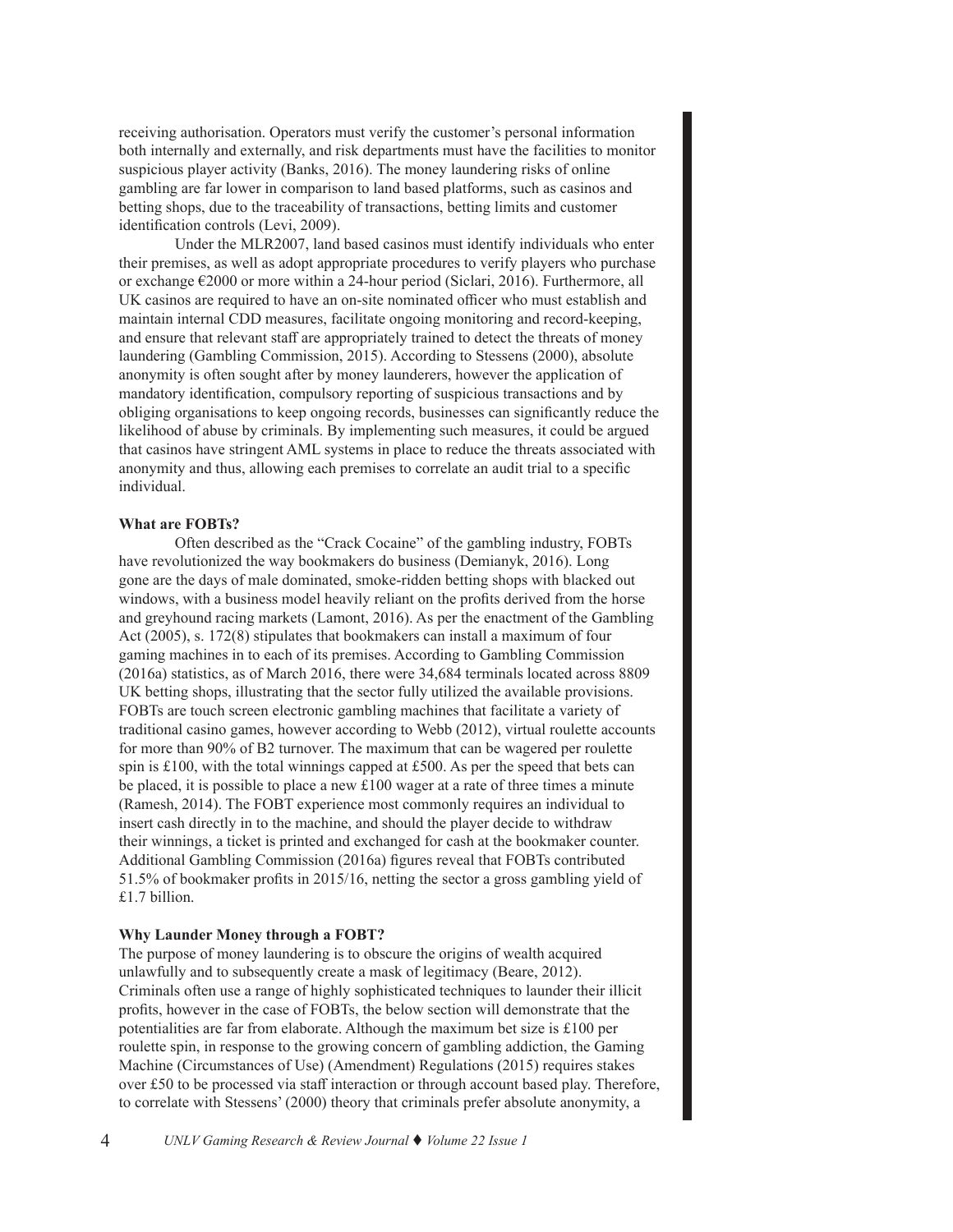customer can limit stakes to £50 to avoid leaving a footprint. Furthermore, to mitigate the financial losses of an unsuccessful bet, the customer can cover every possible outcome by selecting red, black and zero on virtual roulette (see Table 1).

#### Table 1

*Example of how a criminal can mitigate their financial exposure by covering all outcomes*

| Selection    | Odds               | <b>Stake</b> | Total Returns if  | Cost to                  |
|--------------|--------------------|--------------|-------------------|--------------------------|
| Red          | Evens              | £24.20       | Correct<br>£48.40 | Lauderer<br>$2.8\%$ Loss |
| <b>Black</b> | Evens              | £24.20       | £48.40            | $2.8\%$ Loss             |
| Zero         | 35/1               | £1.40        | £50.40            | $1.2\%$ Profit           |
|              | <b>Total Stake</b> | £49.80       |                   |                          |

Although more time consuming than staking £100 per roulette spin, gameplay speed will still allow a customer to repeat the above process every 20 seconds. This means in just 15 minutes of non-stop gameplay; a customer could potentially stake £2241 anonymously, with a maximum laundering cost of just 2.8% per spin – far more economical than the estimated underworld average of 5%-15% (Masciandaro & Balakina, 2016).

Should the customer stake less than 40% of the total deposit amount prior to withdrawing their funds, an alert is sent behind the betting shop counter. However, Ramesh (2013) argued that this is easily avoided by criminals who are aware of these parameters. Talking anonymously to the Guardian Newspaper, a self-proclaimed drug dealer explained that FOBTs were the most convenient method to launder unlawful earnings Ramesh (2013). The criminal explained that his strategy involved covering his bets on virtual roulette, staking over the 40% trigger threshold, rotating between the 15 local betting shops and depending on the operator, transferring his winnings directly to his £100,000 bank balance. By spreading the risk factor across several locations, a criminal can use a method known as smurfing, a strategy that involves a low value but high volume of transactions in an attempt to avoid scrutiny (Chatain et al., 2011). If this process was subsequently repeated at a physical roulette table in a land based casino, under the MLR2007, which states that when a customer, in a 24-hour period, pays to or stakes, or exchanges chips, in excess of  $\epsilon$ 2,000, the casino would be required to carry out enhanced CDD on the individual. However, bookmakers are under no legal obligation to ask customers to present identification, nor is there a threshold that would require staff to question the size of customer deposits, stakes, or withdrawals (see Table 2). Moreover, the UK facilitates just 148 casinos in comparison to more than 8000 betting shops (Gambling Commission, 2016a), thus limiting the opportunity for an individual to mitigate risk across a large amount of venues.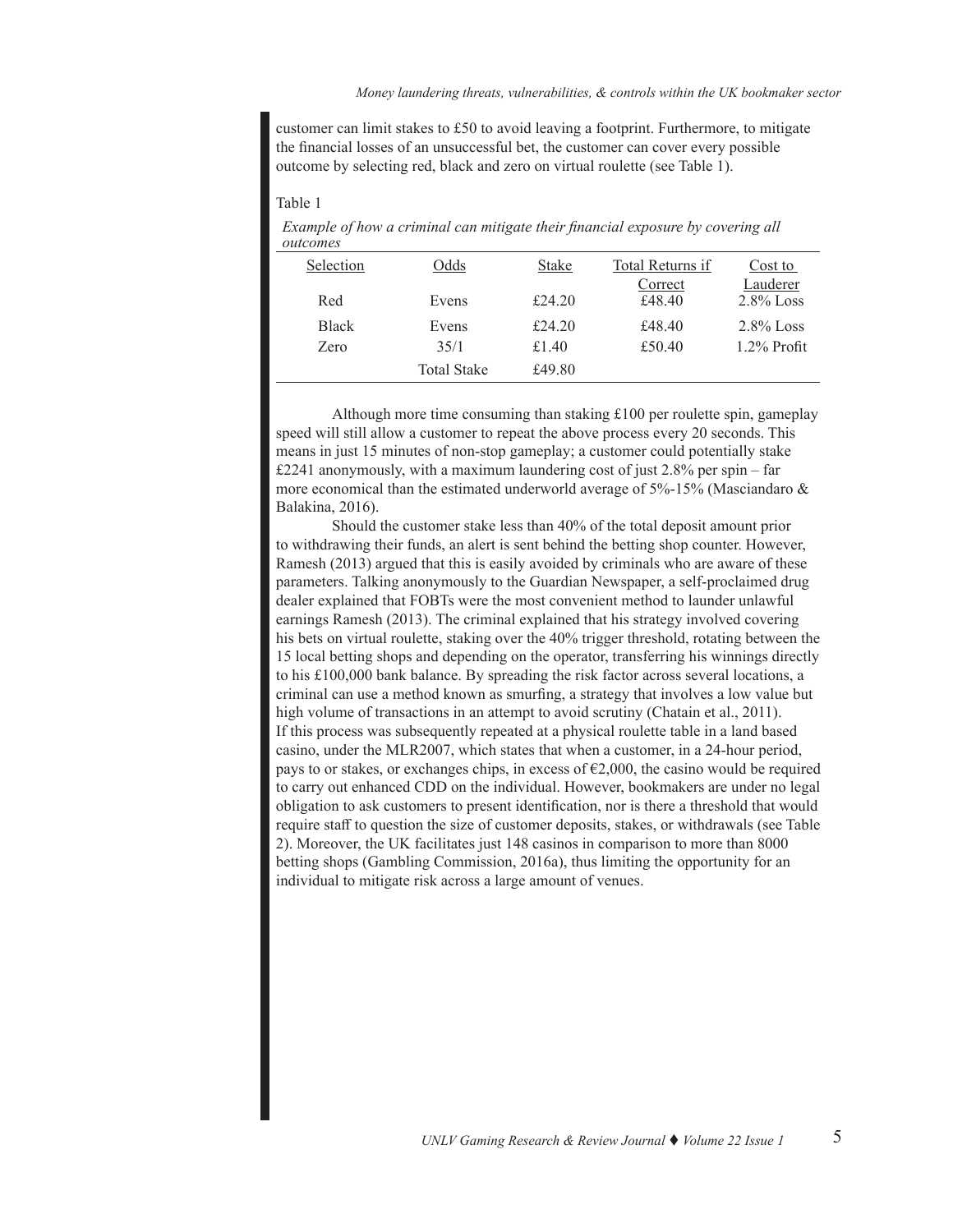Table 2

*A snippet from a Gambling Commission (2017c) document sent to the author of this study, detailing some key comparisons between the MLR2007 and POCA*

| Area of Activity                               | MLR2007 (Casinos)                                                                                                              | POCA (Betting Shops)                  |
|------------------------------------------------|--------------------------------------------------------------------------------------------------------------------------------|---------------------------------------|
| KYC (Know Your<br>Customer)                    | Requirement to identify<br>and verify customer<br>identity                                                                     | No absolute requirement<br>under POCA |
| Monitoring higher risk<br>customers/situations | Requirement to conduct<br>enhanced due diligence<br>where; any situation<br>which by its nature can<br>present a higher risk   | No absolute requirement<br>under POCA |
| Monitoring ongoing<br>business activity        | Ongoing monitoring of a<br>business relationship                                                                               | No absolute requirement<br>under POCA |
| Training staff                                 | Requirement to train<br>relevant staff of the law<br>and also regular training<br>on how to deal with ML<br>related activities | No absolute requirement<br>under POCA |

Continuing from the above example, once the customer decides to withdraw their on- screen balance, a unique ticket is printed which can then be exchanged for cash at the bookmaker counter. Webb (2013) explains that allocating customers with an overthe- counter receipt can serve as proof of source of funds, essentially protecting a criminal from having their proceeds of crime seized. In November 2015, West Yorkshire Police executed a warrant at the home of a suspected narcotics dealer. Following the search, Police seized controlled drugs together with £18,000 in cash, £30,000 of designer clothes and finally, more than 400 printed FOBT tickets worth more than £36,000 in winnings (Bagot, 2016), illustrating a potential relationship between crime and FOBT usage.

Concealing the proceeds of crime using non-cash instruments creates enhanced difficulties for law enforcement when attempting to trace criminal assets (Hinterseer, 2002). In response, the recently enacted Criminal Finances Act 2017 includes FOBT tickets within the remit of cash forfeiture powers (Dawson, Edmonds & Seely, 2017). On collection of the winnings, it could be argued that this is the first stage of the FOBT experience in which a customer has no choice but to interact with a betting shop member of staff. The FATF (Recommendation 15) state that properly trained and motivated staff are the first line of defense in detecting money laundering threats (Commonwealth Secretariat, 2006). Furthermore, the organisation expects businesses to take the required steps in ensuring relevant staff are aware of their statutory obligations, and the need to report suspicious activity.

# **The First Line of Defense – Bookmaker Staff**

According to the ABB (2016a), employing highly trained betting shop staff ensures that anyone looking to launder their criminal proceeds within their premises has a high chance of getting caught. Furthermore, HM Treasury (2015) stress that bookmaker staff have the ability to recognise suspicious customers by appearance or patterns of spend. Betting shops are required to adhere to the Gambling Commission's LCCP, which are further supported by the obligations put in place by the Proceeds of Crime Act, 2002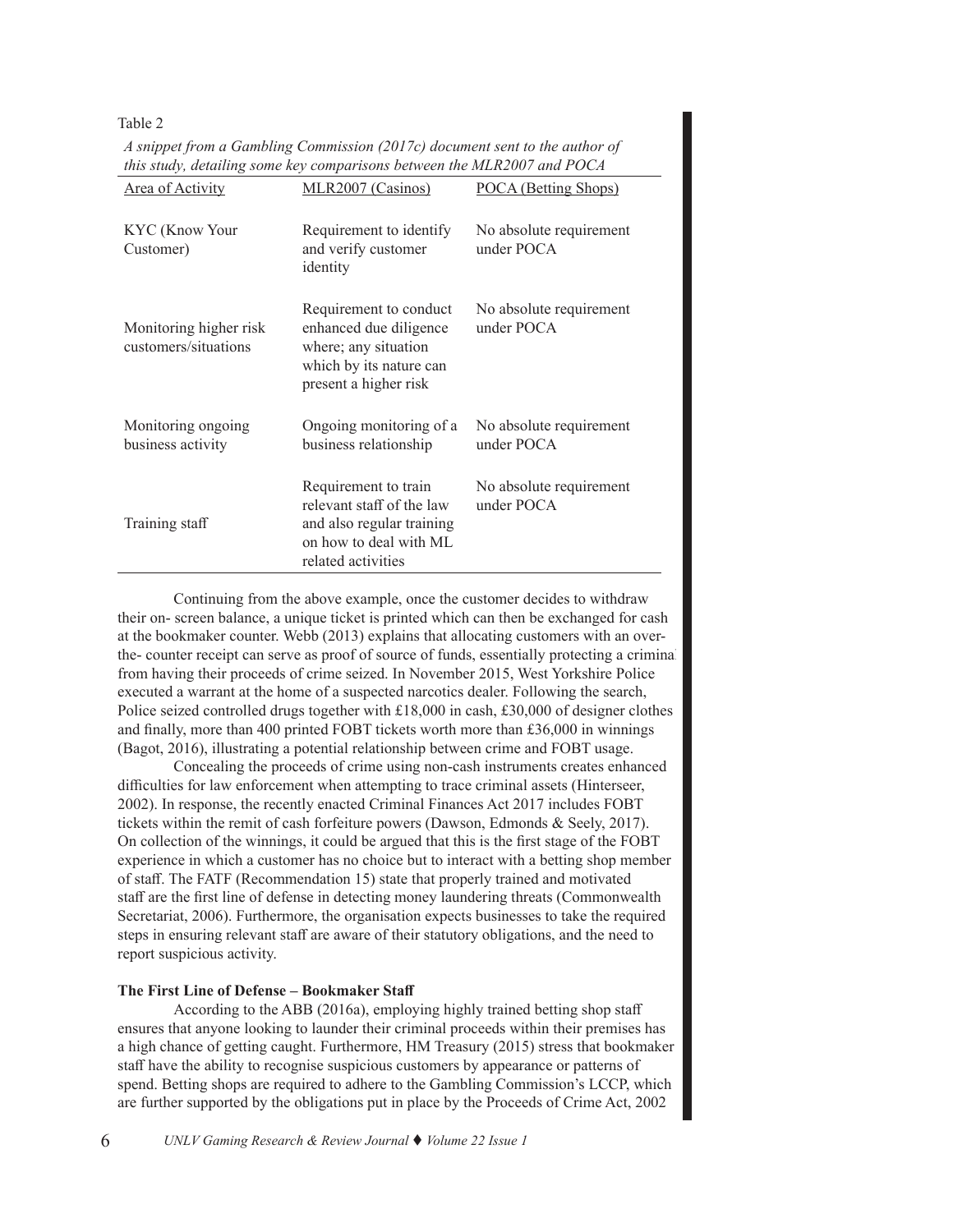(POCA), which requires all gambling operators to be alert to customers looking to gamble funds acquired unlawfully. Under s.330 of the POCA, an individual within the regulated sector commits an offence should they fail to make the required disclosure to either the organisation's nominated officer or the NCA, if they become accustomed to knowledge or suspicion that another person has engaged in money laundering.

It could be argued that reporting actual knowledge of money laundering abuse is objectively simple, however on the contrary, suspicion may prove more difficult. This is because suspicion is purely a subjective matter that may alternate between individuals (Card, Molloy & Cross, 2016). However, in an attempt to provide clarity, the Court of Appeal decided in Da Silva (2006) that for suspicion to occur there must be a "possibility, which is more than fanciful, that the relevant facts exist".

Following a recent Gambling Commission investigation, bookmaker Paddy Power were fined £280,000 for serious failings in its AML responsibilities, where it was deemed a customer was laundering stolen Scottish Bank notes by inserting them in to several of its FOBTs, and requesting payment back to their debit card (McCarron, 2016). The first and most challenging phase of laundering criminal proceeds is the placement stage, which involves injecting illicit profits in to the financial system (World Bank Publications, 2009). The purpose of this is to allow criminals the opportunity to then create multiple layers of transactions with the aim of disguising the illegal source of the funds (Griffith, 2010).

Although Paddy Power delivers AML training to all of its staff, the Gambling Commission (2016c) ascertained that several front-line employees involved in the identified incidents did not fully understand the policies that were set upon them. Furthermore, although the betting shop manager escalated his suspicions to more senior members of staff, he was told that because the notes were British currency and were not stained or counterfeit, it was unlikely that they were the proceeds of crime. It remains to be seen whether these systematic failings were the product of ineffective AML training, senior management incompetence or a combination of both.

Commentators such as Dare (2016) question whether these flaws were a one off, or a clear indication that the sector is yet to properly address the risks of money laundering abuse through FOBTs.

In addition to their AML duties, betting shop staff must also ensure they adhere to their social responsibility obligations. The Gambling Commission's (2017b) LCCP puts an onus on betting shop employees to effectively detect under age gambling and ensure that self-excluded customers do not attempt to gamble. Out of 30,226 processed self-exclusion requests in 2015/16, there were 19,028 individual breaches (Gambling Commission, 2016a). These failures are entirely relevant to the discussion of AML capabilities, because if self-exclusion breaches are so inherently high, it must be questioned whether staff have the resources to effectively prevent money laundering abuse within their shops.

However, it must be noted that during a Gambling Commission age verification investigation in 2015, where a quantity of under-aged testers covertly attempted to gamble across five major betting shop chains, 85% of the minors were asked to provide identification before or during gameplay (Gambling Commission, 2016b). This at the very least indicates that betting shop staff do have the time resources to apply basic Know Your Customer (KYC) measures, based upon subjective judgement.

To further assist front-line employees, a notification is sent behind the counter for every 20 minutes of play or for every £150 that is inserted per FOBT session (ABB, 2016b). Although this was installed as an addiction prevention control, it could be argued that such a trigger may alert staff to unusual gameplay, and subsequently create awareness for potential suspicious activity. However, this again links back to the subjective thought process of the specific member of staff, because, as mentioned earlier in this study, unlike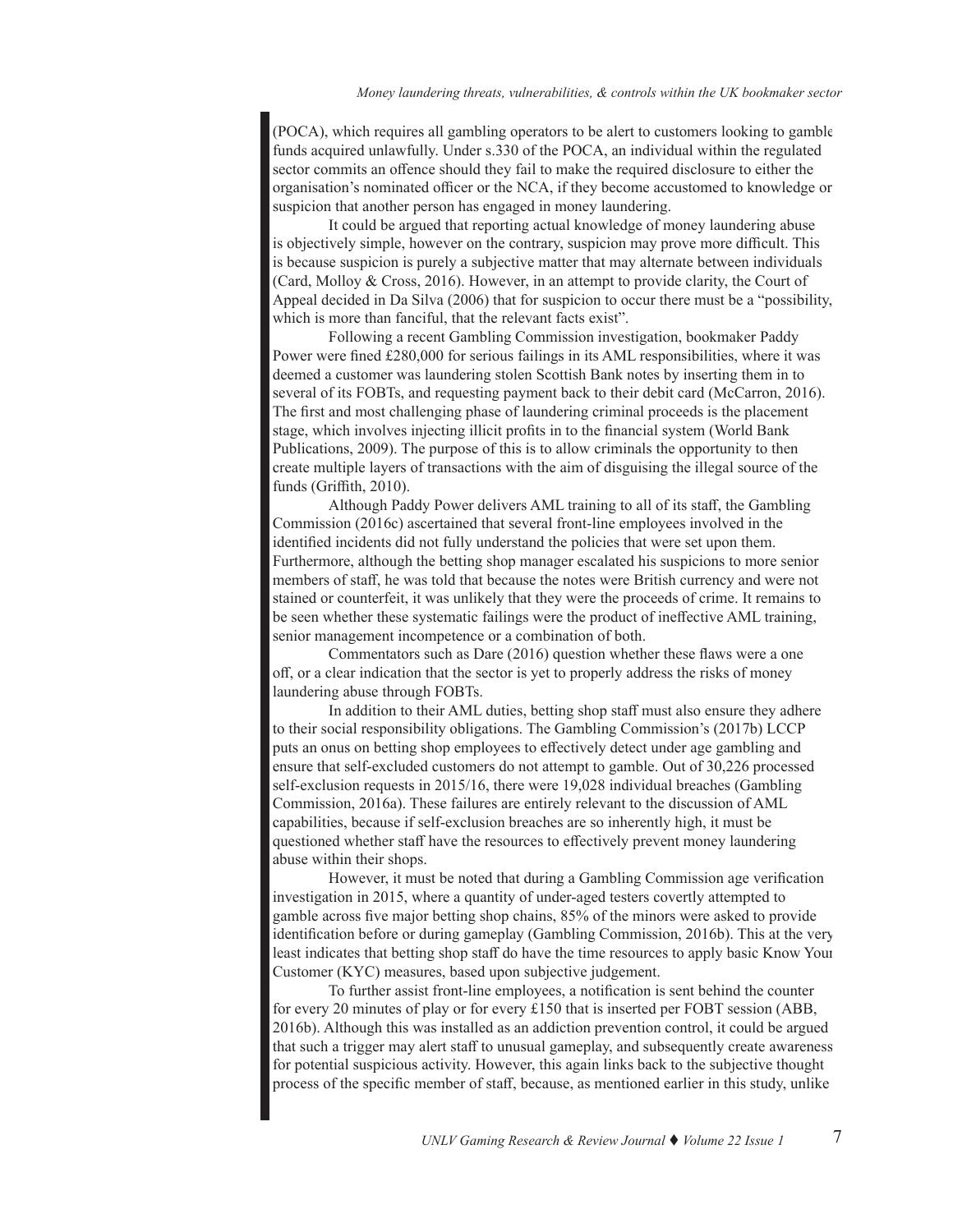the casino sector there is no legislation that requires betting shops to apply enhanced CDD if a customer exceeds a certain threshold.

#### **Betting Shops and the EU Fourth Money Laundering Directive**

At the time of writing this paper, the 4MLD it is yet to be implemented in to UK legislation. The latest directive is fundamental for the entire UK gambling industry because in response to extended FATF recommendations, the regulations under the 3MLD should now be applicable not only to the casino sector, but to all forms of gambling (Vlaemminck & Guzik, 2013). However, unlike its predecessor, the 4MLD provided the UK Government with the opportunity to exempt (in full or in part) certain sectors on the basis of proven low risk. This supranational approach to risk assessment was to allow each jurisdiction the opportunity to assess the broader principle of proportionality, effectiveness of current sector controls, and ultimately, reduce the burden on recipients where low risk was apparent (Siclari, 2016).

In response to the new provisions, the ABB (2013) wrote to the Gambling Commission to express their concerns that widening the new directive's scope would cause a significant regulatory burden for betting shops, leading to a substantial increase in costs for the sector. The ABB continued to argue that the consistently low sector submission of Suspicious Activity Reports (SARs) was a clear indication that UK betting shops present a low inherent risk to money laundering. The total number of SARs submitted to the NCA in 2014/15 amounted to 381,882, of this figure, just 520 were submitted by bookmakers (NCA, 2016). However, Levi (2009) argued that in itself, the amount of SAR's submitted by a particular sector is neither a success nor a failure of AML effectiveness.

In response to the ABB, the Gambling Commission (2013) were highly resolute at the risks associated with money laundering within betting shops. The regulator explained that any business model that includes a high volume of cash transactions and high level of anonymity, presents a high money laundering risk, especially when one considers the substantial number of FOBTs spread across the large number of UK betting operators. The commission mirrored the theory of Levi (2009) by adding that a low submission of SARs did not necessarily correlate to a low level of risk, and subsequently, any enquiries made regarding the background of a customer's transaction or activity was perfectly reasonable. To help assist the UK Government's consultation on whether to utilise its exemption powers under the 4MLD, the Gambling Commission (2017) executed a national risk assessment (NRA) on the AML threats, vulnerabilities and controls found within each individual gambling sector. The NRA contained several ongoing concerns about the money laundering vulnerabilities found within betting shops. First, the Gambling Commission issued the sector with a risk rating of 'higher' relative to other gambling sectors (see Figure 1) and as such, in the same threat category as casinos and online gambling.

| <b>Casinos</b><br>(non-remote) | Remote<br>(casinos,<br>betting and<br>bingo) | <b>Betting</b><br>(non-remote) | <b>Arcades</b> | <b>Bingo</b><br>(non-remote) | Gaming<br>machine<br>manufacturers<br>and suppliers | <b>Lotteries</b><br>(remote and<br>non-remote <sup>7</sup> ) |
|--------------------------------|----------------------------------------------|--------------------------------|----------------|------------------------------|-----------------------------------------------------|--------------------------------------------------------------|
| Higher                         | <b>Higher</b>                                | <b>Higher</b>                  | Medium         | Medium                       | Lower                                               | Lower                                                        |

Figure 1. Excerpt of money laundering risk rating by sector. (Gambling Commission, 2017)

Additionally, the Gambling Commission noted that FOBTs posed the greatest product risk within the sector, owing to the number and availability of machines,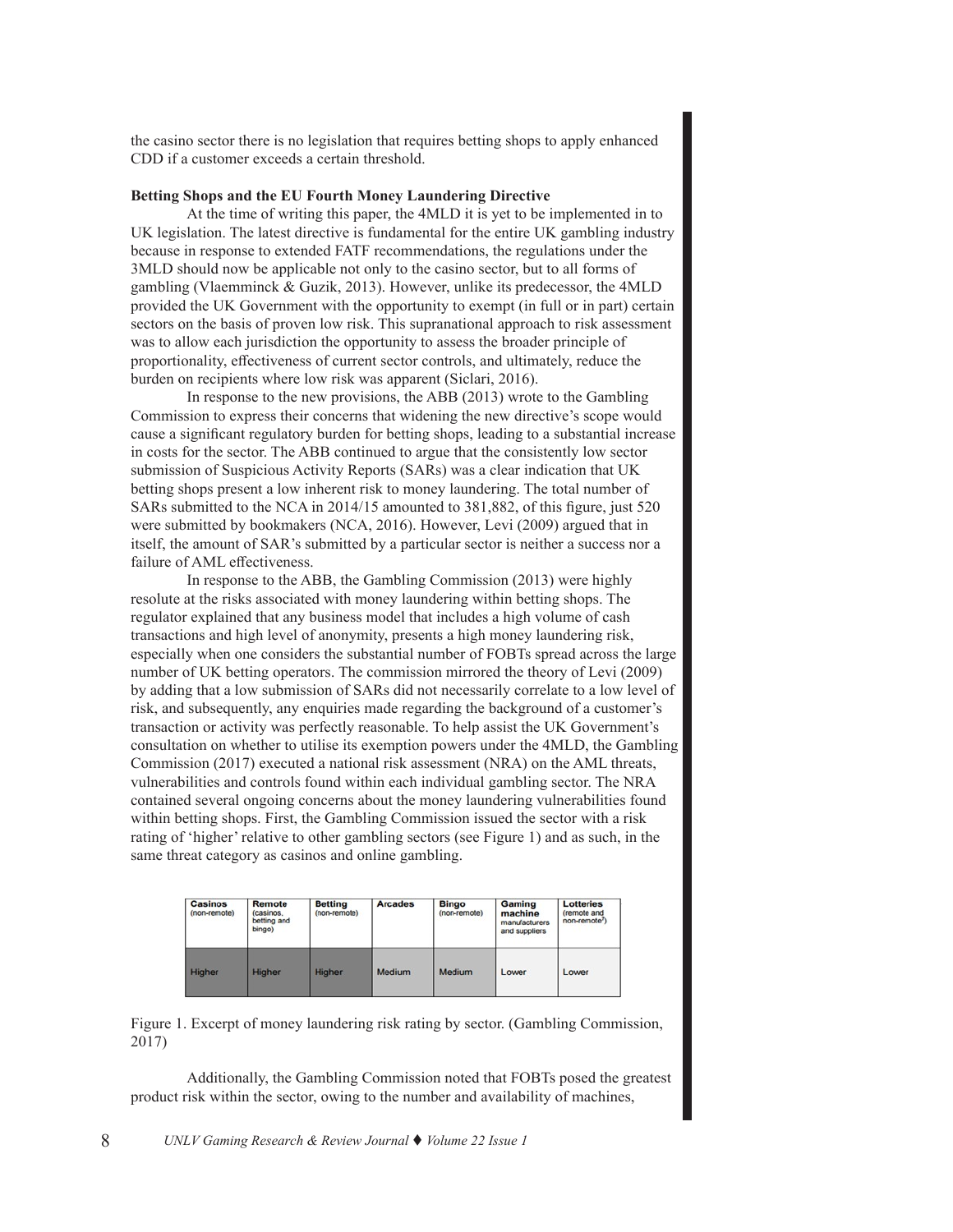previous evidence indicating money laundering has taken place, and the ability for customers to remain anonymous. Furthermore, conclusions were made that the sector was failing to meet its AML obligations, adding that this has led to ineffective controls and subsequently, increasing the likelihood of money laundering abuse. However, in March 2017, "on the basis of the low risk posed", HM Treasury (2017a) utilised its powers within the 4MLD to exempt bookmakers from the impending regulations.

#### **Methodology**

#### **Design**

As this study aimed to tackle a potential problem on which little or no previous academic research had been done, the research was exploratory in nature (Brown, 2006). Exploratory studies that attempt to understand issues that have minimal exposure within existing literature are best suited by the implementation of a qualitative approach, because a conceptual question drives the research, rather than attempting to provide any generalizations (Gervais & Millear, 2016). Therefore, a qualitative approach was utilized with the hope of generating a firm understanding of the concepts held by the participants involved in the data collection process. Subsequently, this can lead to the exposure of new phenomena by uncovering trends that weren't apparent prior to the research (Corno & Anderman, 2015). By refraining from a hypothesis, this study was congruent with a phenomenological approach to knowledge which emphasized a clear focus on the participant experiences and their interpretations of the world. According to Littlejohn, Foss and Oetzel (2016), this philosophical approach allows the generation of knowledge by listening to the participants' subjective view of the world, free from any preconceptions that the researcher may have.

As such, semi-structured interviews with open-ended questions and probing were initiated, as this allowed participants the opportunity to answer freely and avoid the restrictiveness of fixed-choice quantitative questions (Myers, 2009). The researcher's theoretical paradigm during this study was aligned with constructivism, which criticizes the belief that there is an objective truth. Constructivist's aim to understand the rules society use by investigating what happens in people's minds (Sekaran & Bougie, 2016). By conducting interviews, it was hoped that the collection of unique and rich data would be driven by how the participants interacted. To clarify, by having a firm acceptance of multiple realities, this study sought to understand the human experiences of relevant practitioners and FOBT users, how these experiences were conducted, and subsequently, nothing was attempted to be proved in an objective manner.

#### **Participants**

All participants had a direct link to either gambling, money laundering or a combination of both and as such, were identified and selected based upon their knowledge, experience and exposure to the phenomenon of interest. This purposeful sampling technique, although non- representative of a target population (Sugathan, 2015), can be highly beneficial to a study which is exploratory in nature because when used effectively, it often ensures that the collected data is both meaningful and rich (Palinkas et al., 2013). Such mechanisms were paramount to this study because although interviews sought clarity, it was also hoped that knowledge outside of the current literature would be generated.

An employee from within the Gambling Commission was recruited in the hope that he would provide an invaluable insight in to the identifiable money laundering controls and threats found within betting shops, as well as provide further clarity on the recent 4MLD exemption. Introduction to this key participant was made possible through a contact of the researcher. As a sub-section of purposeful sampling, snowballing refers to the process of asking a third party to introduce the researcher to individuals they may know that will provide substance to the study (Babbie, 2016). A further advantage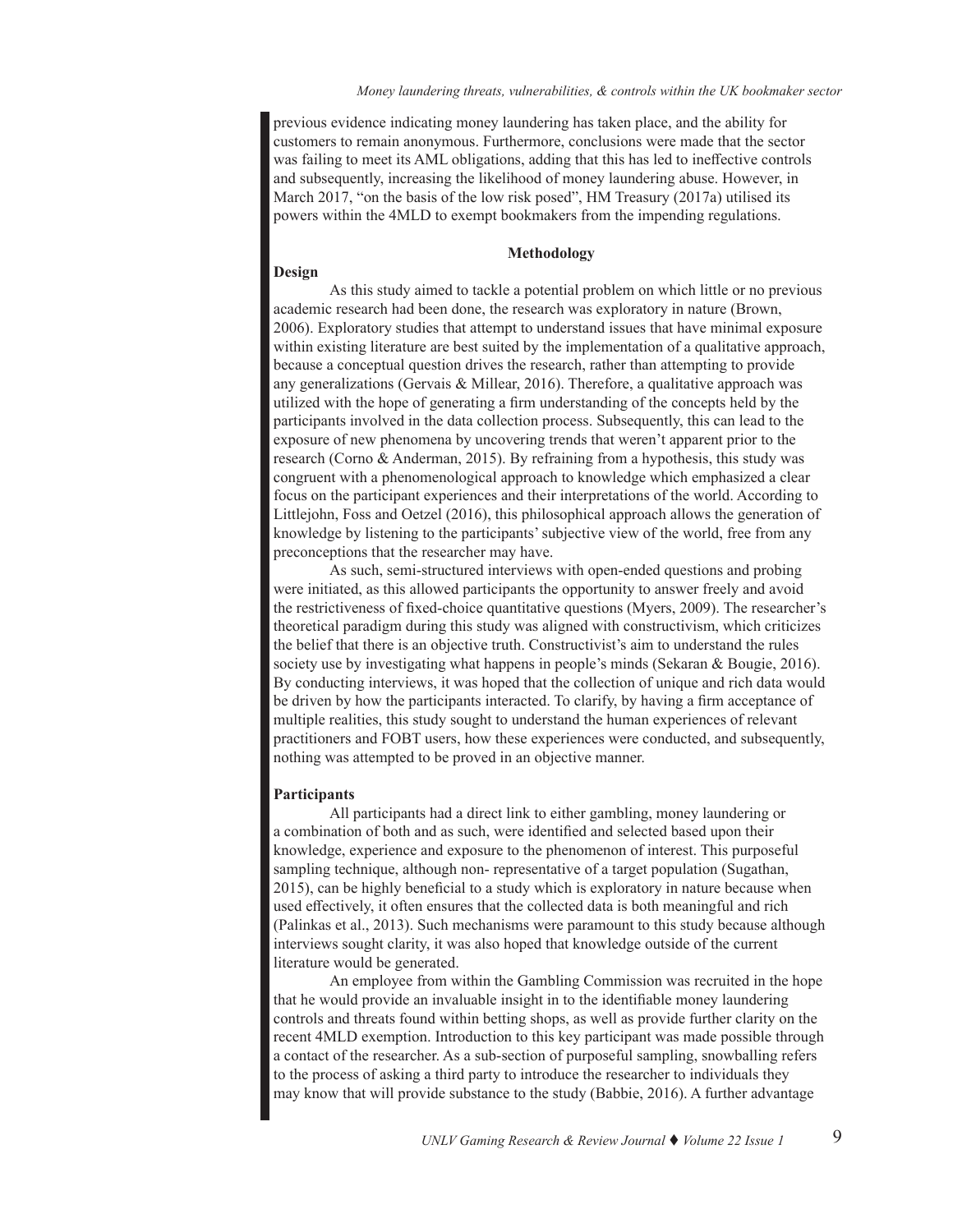of snowball sampling is that it can also facilitate communication with hard-to-reach individuals who would otherwise be difficult to recruit. Often due to their special characteristics or sensitivity of the study subject, participants of this nature can provide invaluable data of which would not be possible without the degree of trust generated through the primary contact (Bhopal, Shaghaghi, & Sheikh, 2011).

Subsequently, an interview was also secured with a major bookmaker's former Head of Security and Safety [hereon referred to as Security1]. This participant was responsible for leading a team of investigators across the UK and Ireland, performing AML risk assessments, and liaising with law enforcement agencies. According to Brookes (2012), AML and counter fraud personnel with a direct link to upholding and maintaining the integrity of an organisation can be difficult to reach and therefore without referral by CFFG, this would not have been feasible. As an exploratory study, it was understood that the views expressed by Security1 would in no way be representative of the entire industry, more so it was an opportunity for the individual to describe personal experiences during his time in the position.

Two additional participant groups were secured by direct negotiated access. CFFG, a not- for-profit organization that actively campaign for maximum FOBT stakes to be reduced (Davies, 2017), were initially approached by telephone. It was hoped that directly communication with the organisation would deliver further details on their 2013 brief covert investigation in to the potentialities of laundering criminal proceeds through FOBTs (Webb, 2013). Direct negotiated access was also initiated with current and ex- users of FOBTs to ascertain what, if any, AML controls they had previously been subjected to when depositing, staking or withdrawing funds.

The set criteria imposed for inclusion required each participant to have deposited or withdrawn €2000 (approximately £1600 at the time at this study) or more within a 24-hour period of play. The rationale behind a minimum threshold of  $\epsilon$ 2000 was based upon the obligatory CDD requirements that must be enforced by casinos under the MLR2007, and therefore it could be argued this amount indicates a level of gaming that warrants additional monitoring. In total five FOBT users were identified using a variety of online platforms such as gambling forums, blogs and YouTube videos. This allowed the researcher to engage in dialogue with individuals who shared a strong interest in the phenomena being studied, or who had unique experiences to share (Weslowski, 2014). Such a platform provided the opportunity to pre-screen potential participants by reading public posts, thus ensuring that the set-criteria could be met prior to communication.

It was felt that the inclusion of eight stakeholders from a variety of angles linked to the gambling and/or money laundering arena would yield some interesting exploratory results. Therefore, the disadvantages that are often a consequence of a small sample size, such as limitations in the ability to generalize a researcher's findings to a wider population (Bonnel & Smith, 2014), were not applicable in this study. On the contrary, this approach was undertaken to allow the researcher to build and maintain a close relationship with the participants (Crouch & McKenzie, 2006). Furthermore, because conducting, analysing and interpreting qualitative data is often labour intensive (Aurini, 2016), a small sample size ensured that the "depth of data, evocation of creativity, and the exploration of attitudes and views" (Harrington & Voehl, 2016), could all be documented within the allocated academic timeframe.

#### **Materials**

The researcher opted for semi-structured interviews, tailor made to meet the aims and objectives of each homogenous participant. This is an effective tool to ensure that each point of discussion is covered, as well as help refocus the interview back on track if the conversation goes off topic (Turner, 2010). Furthermore, this approach also provides the interviewer with the flexibility to explore unanticipated topics that may arise during the conversation (Crichton, Flin & O'Connor, 2013). The questions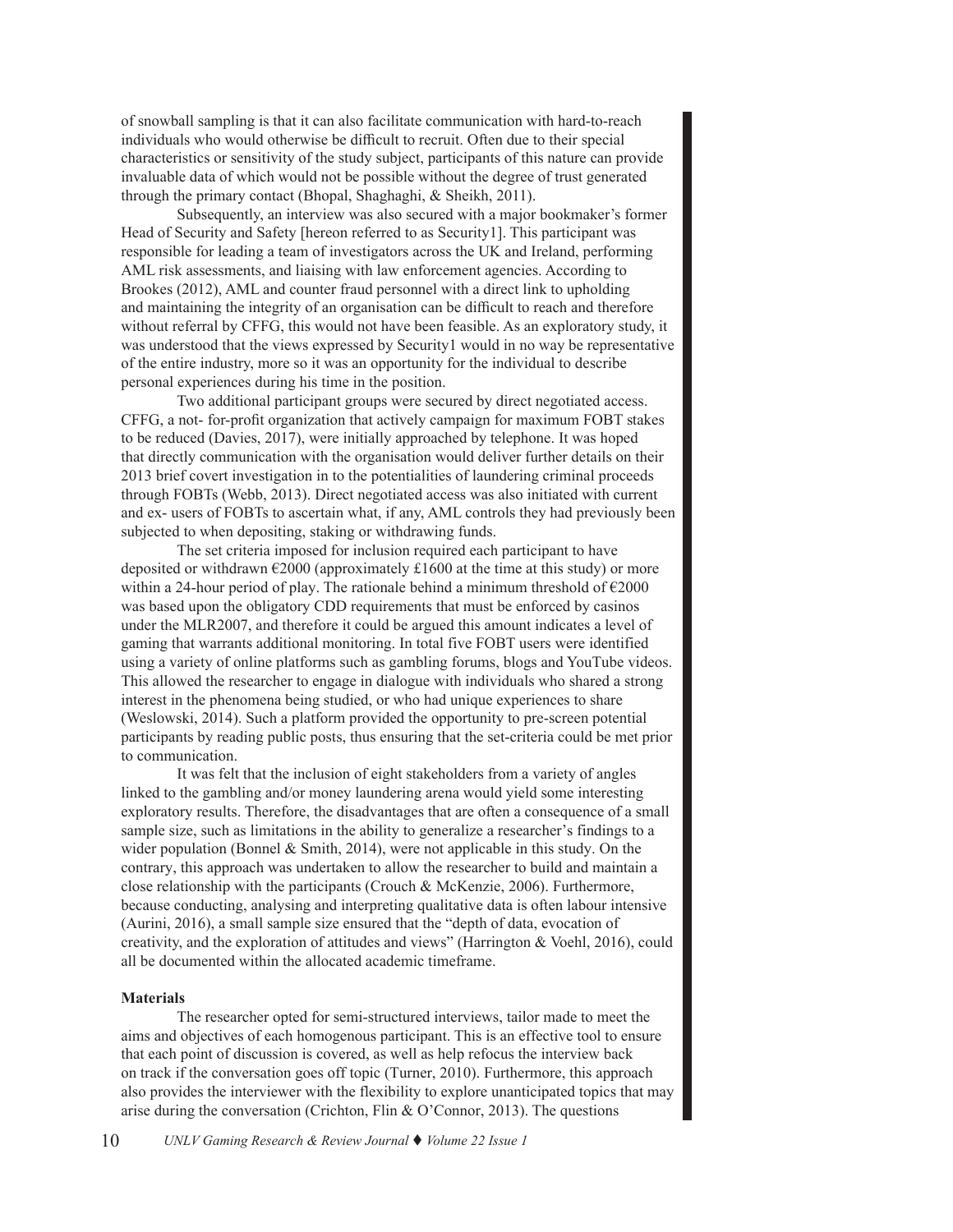that were put forward to each participant differed based upon how the stakeholder sat within the phenomena being discussed. By refraining from distributing the predetermined question set in advance, it restricted participants from having the capacity to prepare regimented answers, which may have limited the broadness of the results. All interviews took place by telecommunication, each lasting between 45-90 minutes.

Frequent pre-recording checks were made prior to each scheduled call, to ensure that a clear and complete account of the full interview was available for postanalysis. Furthermore, although notes were taken during the interview, this was to ensure no points of discussion were missed, and subsequently kept to a minimum to ensure that the participants had the researcher's full attention.

#### **Interview Findings**

Thematic analysis of the conducted interviews presented the emergence of four common themes. These were (1) Ineffective CDD enforcement facilitating anonymity (2) Weak AML safeguards unable to mitigate known threats (3) A lack of AML training, awareness, and resources (4) The Gambling Commission's attempt for increased AML regulation unsuccessful.

#### **Ineffective CDD enforcement facilitating anonymity**

Across the five FOBT users that were interviewed, none had ever been subjected to any CDD measures, nor were they aware that such a control existed. User1, who claimed to have lost in the region of  $£16,000$  over the course of four years, explained:

> When I used to play FOBTS a lot, I would put in thousands sometimes and would not be identified, equally I would withdraw thousands and never got identified. And two of those years I was underage.

A similar situation was identified by User3, who explained that on collection of approximately £2500 in FOBT winnings, the shop did not have sufficient cash onsite. Thus, the staff member suggested paying the winnings by cheque. On request of identification, the participant only had a debit card available, however subsequently this was accepted without issue.

I remember one of my biggest wins. The shop didn't have enough cash to pay me out so they offered me a cheque. They did ask me for photo ID but all I had was my debit card. That was fine though.

Interestingly, Security1 specifically identified the presentation of a debit card as an acceptable form of identification.

> Invariably, if you've got a debit card, they will accept that as identification. No photograph – no.

The Gambling Commission employee spoke about instances where CDD enforcement was far below what they would expect from the operators they licence, noting that even in the case where a customer was spending thousands and thousands, bookmakers had done little to know their customer.

> …lots of cases where a customer is spending thousands and thousands…. quite often they apply the absolute minimum – as long as they get the house or street locations or they have a car, and some form of employment, that gives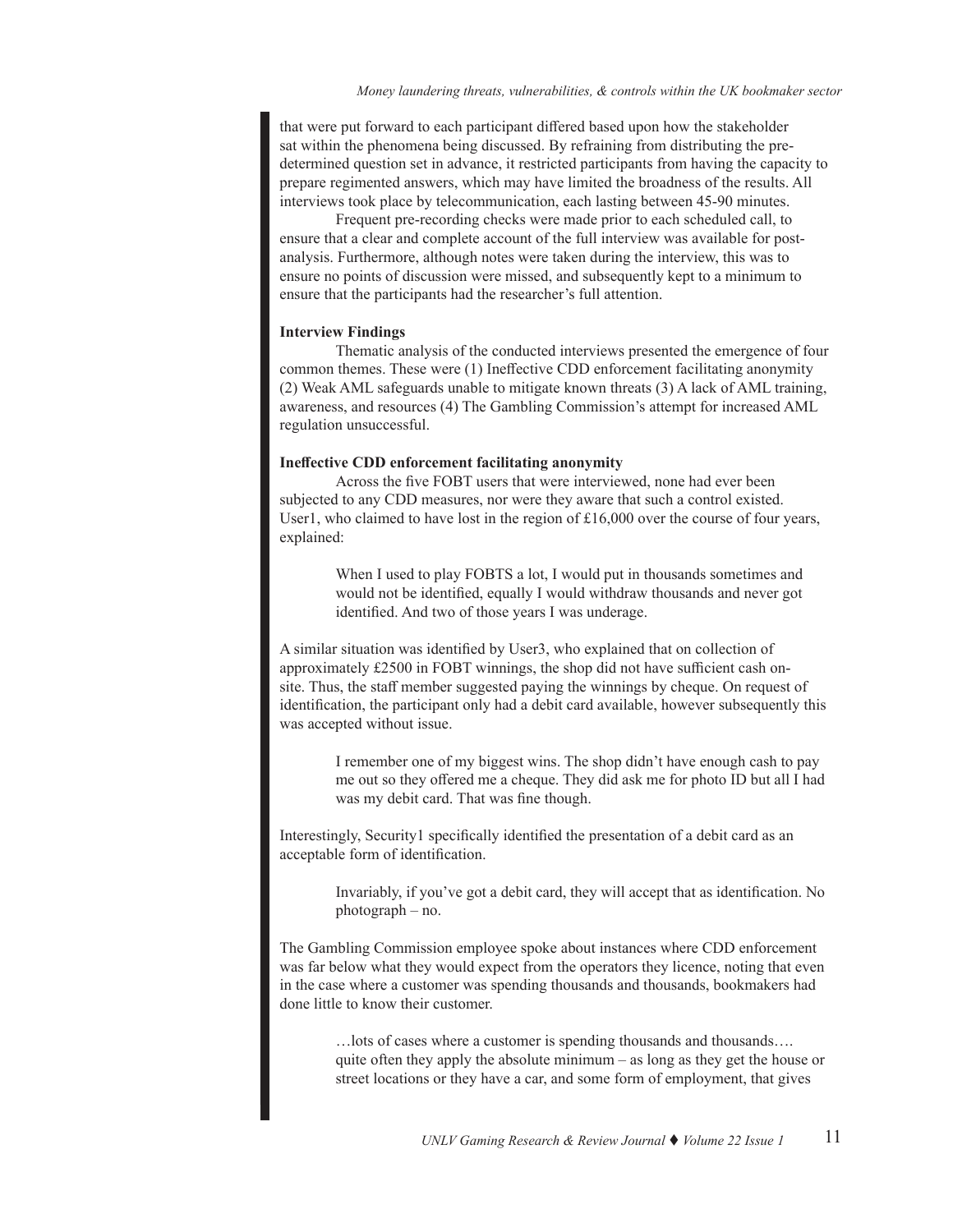them the green light to treat a customer like a VIP without truly knowing the same of finds and them allows the gratings source of funds and then allow them to continue. source of funds and then allow them to continue.

Furthermore, when asked about their 2013 covert investigation in to the potentialities of Furthermore, when asked about their 2013 covert investigation in to the potentialities of laundering proceeds of crime through FOBTs, the CFFG employee explained that they laundering proceeds of crime through FOBTs, the CFFG employee explained that they were subjected to no CDD. were subjected to no CDD.

No questions were asked, the money was just paid out on each occasion. No questions were asked, the money was just paid out on each occasion.

It became apparent during the interviews that a key precursor of the weaknesses It became apparent during the interviews that a key precursor of the weaknesses discussed centered around the issue of anonymity. The Gambling Commission discussed centered around the issue of anonymity. The Gambling Commission employee explained that historic cases have shown operators need to do more to employee explained that historic cases have shown operators need to do more to remove the AML threats that this can bring to the industry. remove the AML threats that this can bring to the industry.

> The expectations from the gambling commission is that they should know The expectations from the gambling commission is that they should know their customer, who they are, whether that's full name, what the source of their customer, who they are, whether that's full name, what the source of funding is, what their background is. funding is, what their background is.

When discussing a recent case which resulted in an arrest for money laundering When discussing a recent case which resulted in an arrest for money laundering charges, the Gambling Commission employee also stated: charges, the Gambling Commission employee also stated:

> He came in to the shop one day with a carrier bag with £30,000 cash, gambled He came in to the shop one day with a carrier bag with £30,000 cash, gambled over a period of time and then left with a load of money. In these instances, over a period of time and then left with a load of money. In these instances, anonymity works very well because the betting shop knew nothing else about anonymity works very well because the betting shop knew nothing else about him. him.

> Yes we have applied new conditions but in reality, it's still a very much a cash Yes we have applied new conditions but in reality, it's still a very much a cash transient and anonymous environment. transient and anonymous environment.

Security1, who explained that his exposure to the phenomena also stemmed from his 34 Security1, who explained that his exposure to the phenomena also stemmed from his 34 years' experience as a Police Officer, shared his understanding of the issues surrounding years' experience as a Police Officer, shared his understanding of the issues surrounding anonymity. anonymity.

> To be a member of a casino, you need to go through CDD checks, but you To be a member of a casino, you need to go through CDD checks, but you don't in bookmakers, in a bookmaker's you can remain anonymous. don't in bookmakers, in a bookmaker's you can remain anonymous.

Because, there are threats posed by criminals at all level…the issue of Because, there are threats posed by criminals at all level…the issue of anonymity should be removed. anonymity should be removed.

These views were interesting because they correlated with the experiences of User4, These views were interesting because they correlated with the experiences of User4, who was also a frequent visitor of land based casinos: who was also a frequent visitor of land based casinos:

When I first joined my local casino here in London, I was required to supply my driving When I first joined my local casino here in London, I was required to supply my driving license, as well as my address details. I then received a membership card through the license, as well as my address details. I then received a membership card through the post which is what I use whenever I visit. post which is what I use whenever I visit.

# **Weak AML Safeguards Unable to Mitigate Known Threats Weak AML Safeguards Unable to Mitigate Known Threats**

 Excluding the FOBT users, participants who had a direct interest in Excluding the FOBT users, participants who had a direct interest in gambling legislation were fully vocal on the AML weaknesses currently found within gambling legislation were fully vocal on the AML weaknesses currently found within bookmakers, especially with regards to FOBT machines. When the researcher inquired bookmakers, especially with regards to FOBT machines. When the researcher inquired about the automatic triggers discussed in the literature review, participants were about the automatic triggers discussed in the literature review, participants were pessimistic about their effectiveness. The participant employed by CFFG stated: pessimistic about their effectiveness. The participant employed by CFFG stated:

> If a customer doesn't turnover 40%, the staff member will get an alert. If a customer doesn't turnover 40%, the staff member will get an alert. However, it's very easy with roulette in your example. You could do five spins However, it's very easy with roulette in your example. You could do five spins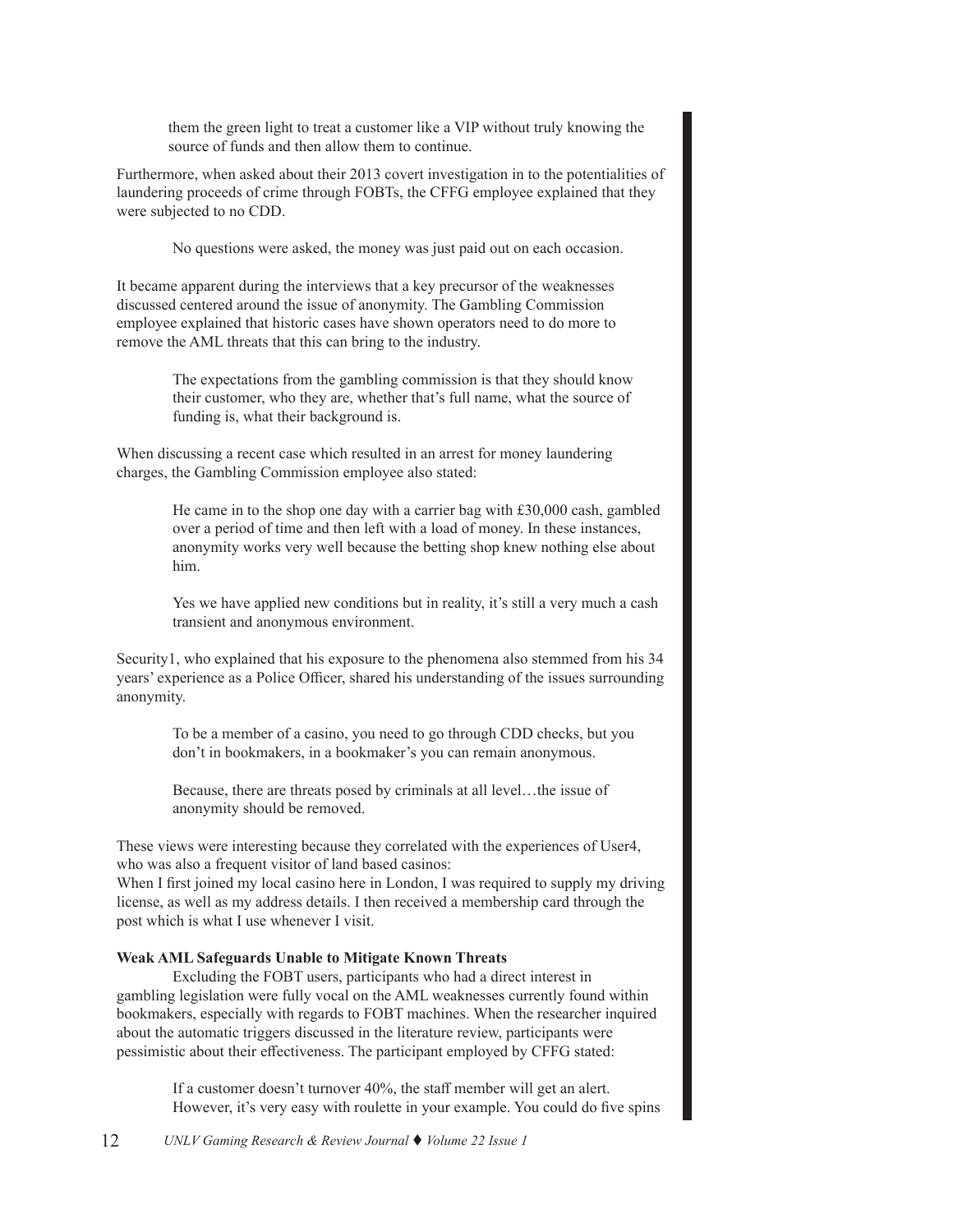*Money laundering threats, vulnerabilities, & controls within the UK bookmaker sector Money laundering threats, vulnerabilities, & controls within the UK bookmaker sector*

covering your bets and there is no way of monitoring this. So the checks aren't really effective.

The Gambling Commission employee was also concerned with the viability of the triggers, explaining that some staff members turn these off during busy times:

> You can switch these triggers off if you want to and some do because they are so busy with other things. It's very much down to the competencies of individuals working in the betting shop.

An additional weakness that the participants identified was the ability for criminals to print their FOBT winnings, and then either withdraw the cash at another bookmaker of the same chain, or alternatively hold the ticket as a safer way of concealing their criminal proceeds. The participant employed by the Gambling Commission explained:

> Again, a recent case, he went in there, used the FOBT machine, printed the tickets and then went to another betting shop around the corner of the same entity, and then withdrew the money there. We are trying to put a stop to this because it's all about monitoring the customer.

Security1 was also aware of this criminal potentiality:

If criminals are highly organized, they can really camouflage their criminal activity. There's nothing stopping them giving the ticket for someone else to cash out.

#### **A Lack of Staff AML Training, Awareness, and Resources**

There was a common view amongst three of the participants that front line bookmaker staff do not have the required tools to effectively monitor, detect and prevent money laundering threats within their premises. Firstly, there was a concern that the AML training delivered to staff was fundamentally too basic, brief, and unelaborate. The participant employed by the Gambling Commission was highly critical in his view on this.

> I've seen some of the material rolled out  $-$  you don't need to be a brain surgeon to pass. With regards to staff training, most of it is a tickey box.

You can imagine the dilemma that staff face in betting shops. I can't see that level of training given to people, they are just told to monitor things and if they have a feeling they are not sure about they should forward it on to the MLRO.

This understanding of the AML training provided to staff was also shared by the CFFG employee.

> My understanding is that it's very primitive, it's a tick box exercise on a computer. It's not rigorous at all.

Security1, with his inside exposure as the Head of Security and Safety at a major UK bookmaker, echoed this viewpoint in greater detail.

> The ABB have gone public and stated that staff are well trained. Well they are not. There is a disparity on the level of training given to individuals. One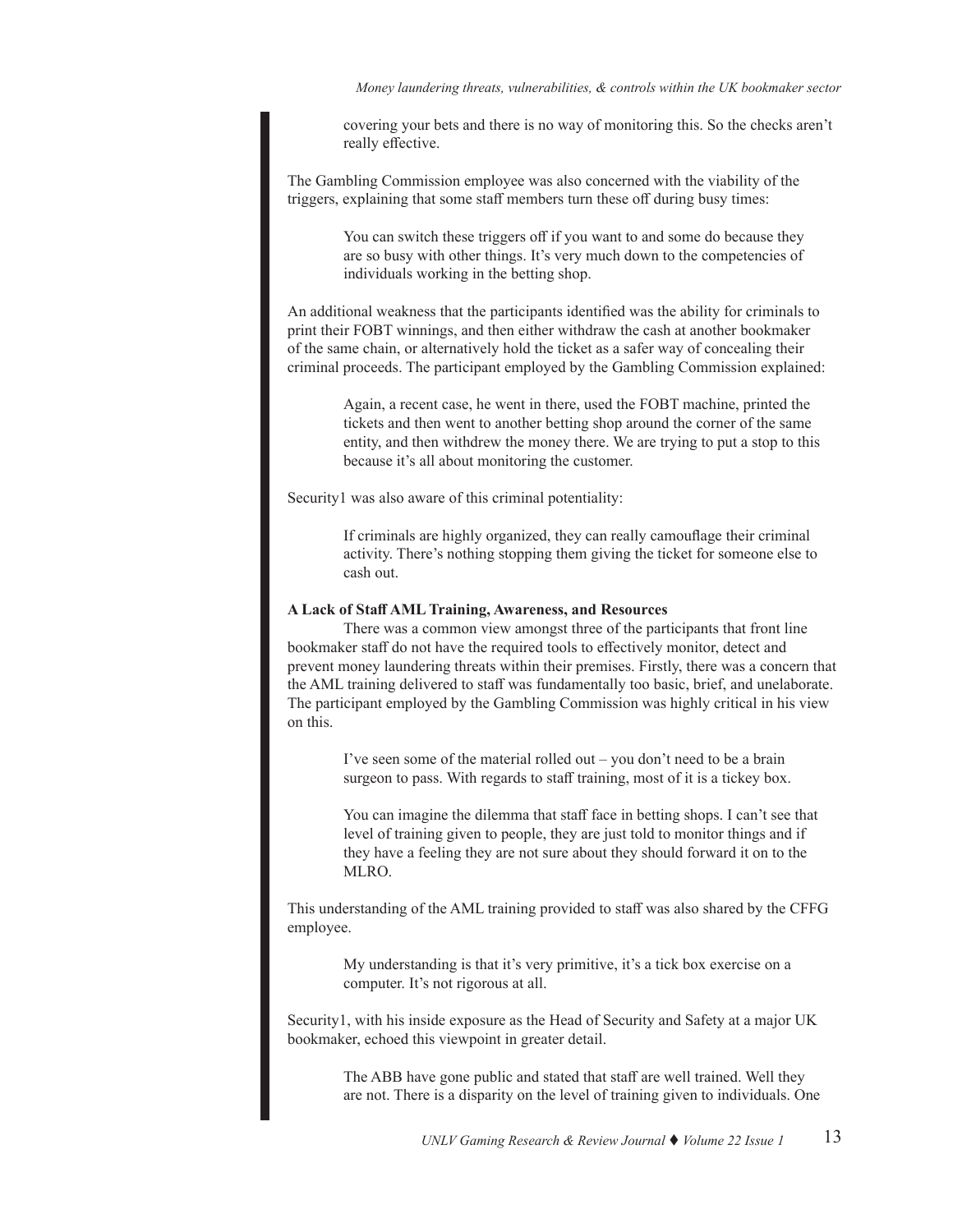bookmaker gives class room training when you join, updating it every year, also in a class room – Another bookmaker operates online modules, and each module, whether it's on crime, AML, violence, health and safety ect., they are only 20 minute modules.

There are no rigorous checks or balances in place to check the understanding of the individuals, on the training they have undertaken.

However, on a more positive note, the Gambling Commission employee was reasonably optimistic about the future, recognizing that staff awareness was improving, which has also led to an increase in submitted SAR's.

> The staff do know the difference between the MLR and POCA. They do know what we mean by CDD. It has increased significantly.

Prior to this, the staff working in the betting shops weren't aware of what suspicion was, what belief was and so on, and now that they are through training, they are escalating a lot more.

The second front line employee-related weakness that became apparent during the interviews regarded the common use of single staffed shops. It was felt that in addition to the pressures of age verification and self-exclusion responsibilities, alongside everyday core duties, front line staff do not have the time resources to effectively monitor AML threats when shops are run single-handedly. The Gambling Commission employee stated:

> They can't do everything. In reality, they can't monitor a customer with regards to money laundering, self-exclusion, age verification, as well as making tea, paying out, placing bets- it's a relentless job.

When this issue was put forward to Security1, he also amplified the problem of staff not having the facilities to apply their AML responsibilities when working solo.

With the amount of responsibilities that staff have now, and with the increase over the last 3 years on social responsibility issues, they can't properly manage everything to the level that should be expected. To my knowledge, they end up getting disciplined because of the faults identified, but the reality is, it's not their fault, they have too much to do. The responsibility placed on shop workers is unacceptable.

**The Gambling Commission's attempt for increased AML regulation unsuccessful** Two participants were highly critical of the Gambling Commission and felt that the Government's decision to exclude bookmakers from the 4MLD was the sole responsibility of the national regulator. Security1 stated that:

> It surprises me that they have been excluded from the 4MLD. I would have thought with the high turnover of money, and the potential for money to come from the criminal fraternity… The Gambling Commission need to grow a pair of balls, bearing in mind they are part funded by the industry. They really need to be more rigorous, more independent.

When the topic of the 4MLD was discussed with the CFFG employee; he also had issue with the Gambling Commission's role in the exemption.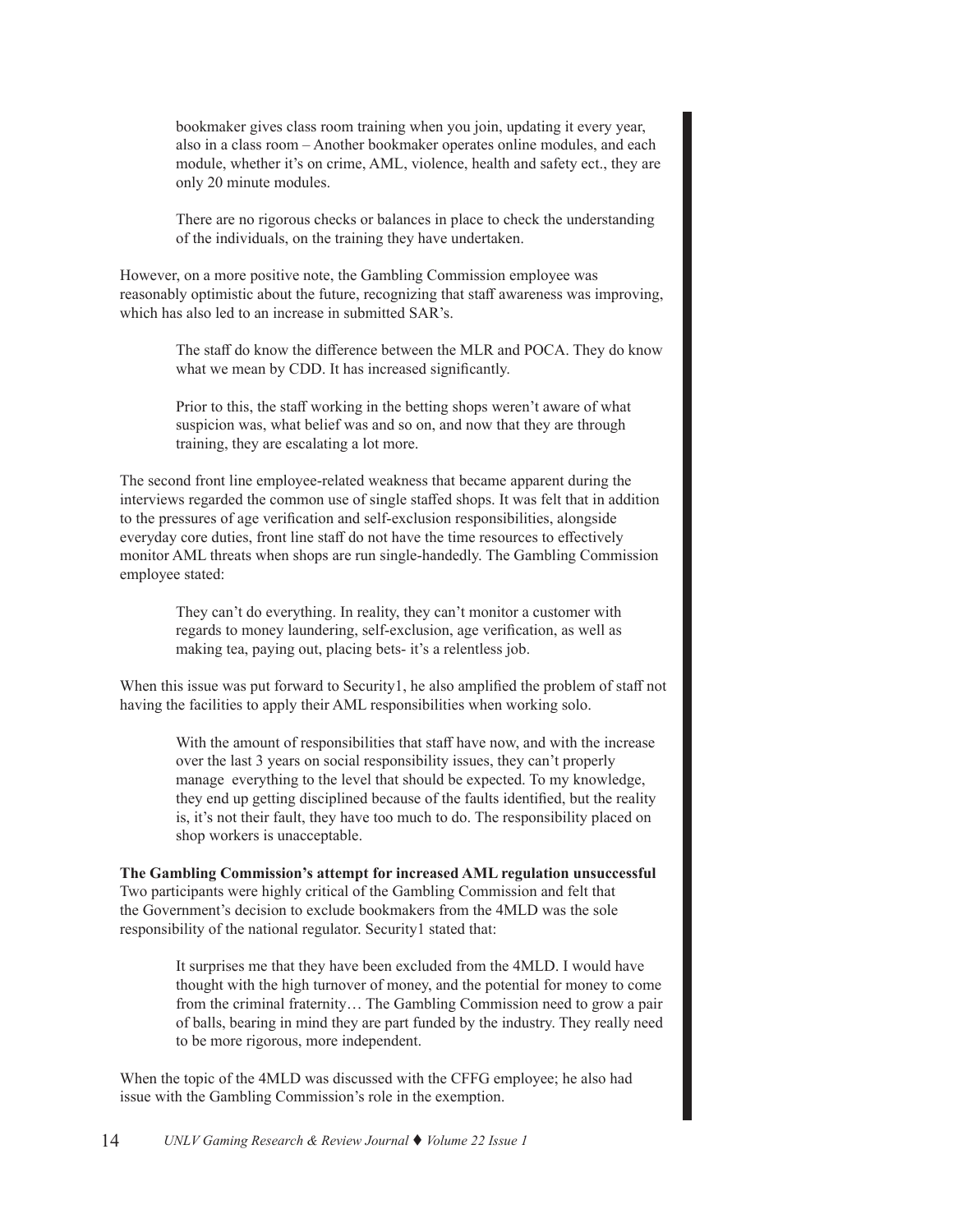The Gambling Commission have said themselves that bookmakers are an inherent high risk to money laundering. On that basis, you would expect them to utilise all the powers they have to prevent money laundering.

However, on discussing the 4MLD exclusion process with the participant working at the Gambling Commission, it became apparent that the regulator did not get result they wanted. On the contrary, the participant made it clear that the organisation fully supported the inclusion of bookmakers within the new regulations:

> Most definitely, yes. It would have given us a lot more leverage over what we can and can't do and it also protects the consumer a lot more.

Various investigations that we have conducted over the past 3 years demonstrated that there were significant weaknesses within operators with relation to AML controls and therefore we felt that the money laundering regulations should have been extended to betting operators. I think the work we've undertaken over the last 18 months, it demonstrates tous there is massive risk of money laundering within the betting sector and that's what we've highlighted to the UK Treasury.

The Gambling Commission employee emphasized that the above recommendations were put forward to HM Treasury, however he continued to add that they were met with resistance:

> We have focused on AML issues on the basis that we wanted to get them match fit for the risk assessment and the 4MLD, naively think that HM Treasury would listen to us and they would apply additional regulation – but clearly not.

There are still discussions within the Gambling Commission on whether to appeal on the HM Treasury decision - I'm not sure if we will officially appeal…. HM Treasury never gave us any feedback really.

A unique theme that was not considered by the researcher in the literature review became apparent when several participants discussed the commercial consequences of increased regulations in the bookmaker sector. The Gambling Commission employee explained:

> If betting shops were included within the 4MLD like we wanted them to then the fall out would be a lot less for betting shops. They would have had to have 2 staff members, complete more forms and know everyone that goes through the door. It does make you wonder which side of the fence the UK Treasury were looking at.

This lead to two of the participants speculating on the reasons behind the UK government's justification to exempt the sector. Security1 believed it was a possible reduction in taxation and potential loss of jobs that drove the decision.

> It's political with the government, it is a taxation issue. The increase in revenue that FOBTs bring…. I believe the FOBTs constitute around 55% of bookmaker profits. It shows you the extent of the aggressive lobbying that the ABB and bookmakers exert on parliamentarians.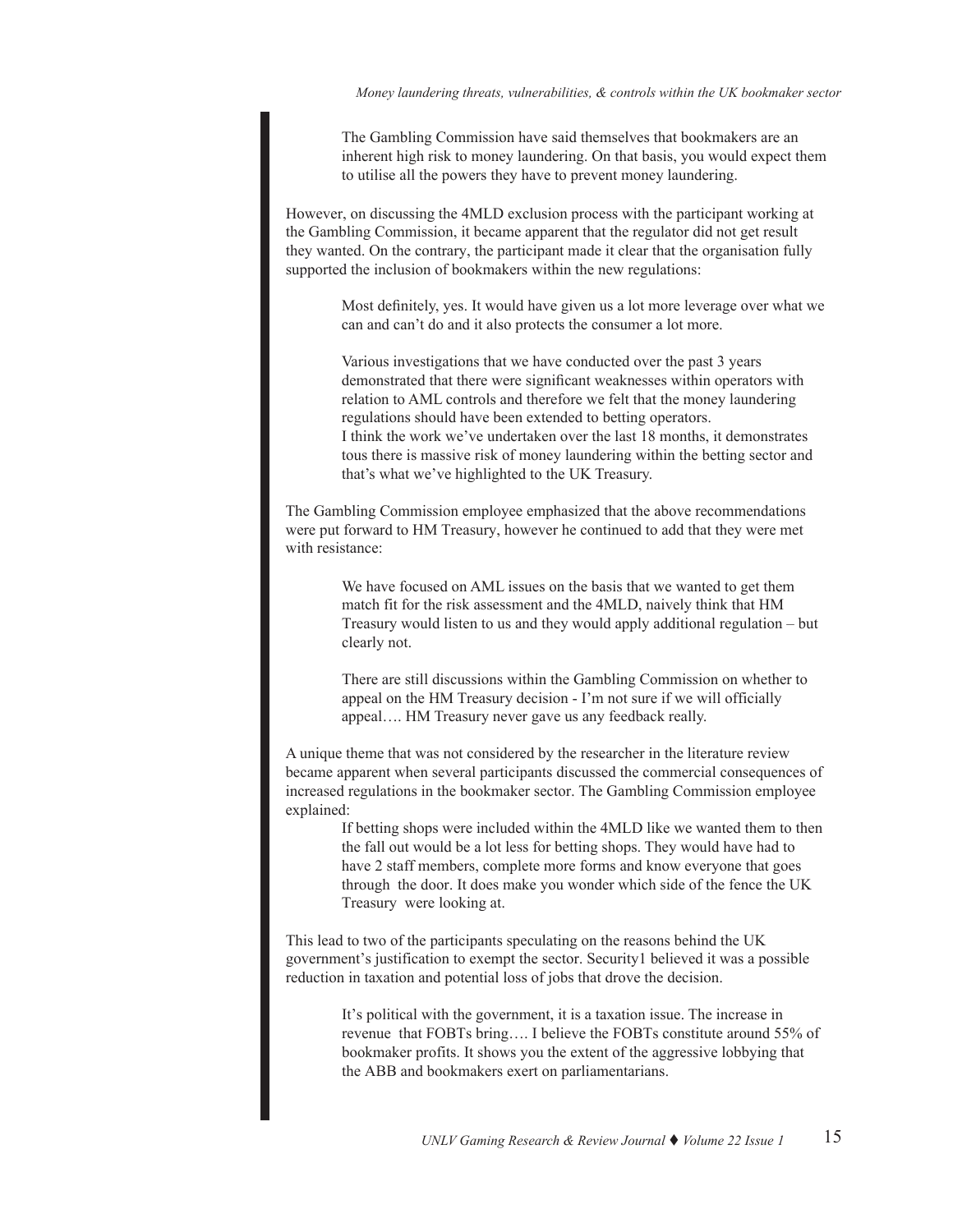The Gambling Commission employee speculated from a different angle, adding:

It left us to assume as a regulator, that when you compare the amount of money going through the gambling industry compared to the finance industry for example, it's relatively small beans. Finance is more high risk ect. That's the only reason we can think that they exempted all other sectors.

### **Discussion**

#### **Money Laundering Threats**

Firstly, it was hoped that the potentialities of laundering criminal proceeds through FOBTs could be explored in greater detail. Prior to the data collection exercise, minute literature pertaining to previous cases and journalistic reports indicated that avenues may exist. Some of the participants revealed that AML weaknesses have, and potentially still do, facilitate criminal activity. This begins with the ability for betting shop customers to remain anonymous throughout their gambling experience. The Gambling Commission employee identified this as key precursor to the previous AML failings that the regulator has identified. It is interesting that some commentators believe that the threats of anonymity have subsequently been reduced in both the online (Levi, 2009) and casino (Byrnes & Munro, 2017) sectors, owing to increased regulations and subsequently enhanced CDD requirements. Furthermore, this links back to the theory of Stessens (2000), who argued that by implementing mandatory identification, businesses can significantly reduce the likelihood of abuse by criminals.

In the one isolated FOBT user experience, where identification was requested prior to the issuance of a cheque, the presentation of a debit card was sufficient to satisfy the betting shop employee's CDD obligations. Other than that, none of the other FOBT users that were interviewed had ever knowingly been subjected to any form of AML control. Interestingly, Security1, during his time as the Head of Security and Safety at a major bookmaker, explained that a debit card was often accepted as proof of identification. The participant employed at the Gambling Commission stated that previous field studies have indicated that operators often apply the absolute minimum when attempting to know their customer. Moreover, in terms of bookmaker enquiries in to a customer's background and source of funds, the employment status or residential location has often been sufficient to satisfy any suspicions.

The two key AML safeguards that this study identified were automatic FOBT triggers and staff subjectivity. A key finding was that the triggers were dependent on staff members using their training, experience, and competencies to make a judgement call on whether transactional activity should be defined as suspicious. Tyler (2016) further supports this theory, who notes that automatic triggers are only effective if they are actioned with an appropriate response, most specifically, human interaction. The first major flaw was identified by the CFFG employee.

The participant mirrored the views of Ramesh (2013), insofar that criminals that are aware of the 40% minimum deposit turnover could simply ensure they stayed above this threshold, subsequently avoiding the automatic trigger that would alert betting shop staff. Secondly, with regards to the automatic trigger activated for every £150 staked, or for every 20 minutes of gameplay, the Gambling Commission employee was aware of incidents where staff were often turning the alerts off during busy times or simply ignoring it.

Thirdly, as discussed in the literature review, FOBT players seeking to stake £50 or above are required to either arrange this with a staff member, or through account based play. According to Allson (2017), since these regulations were introduced in 2015, 85 per cent of customers attempting to bet above this level have subsequently decided not to, rather opting to stay below the threshold. Again, to re-iterate, much like the other automatic triggers in place, it could be argued that individuals who are aware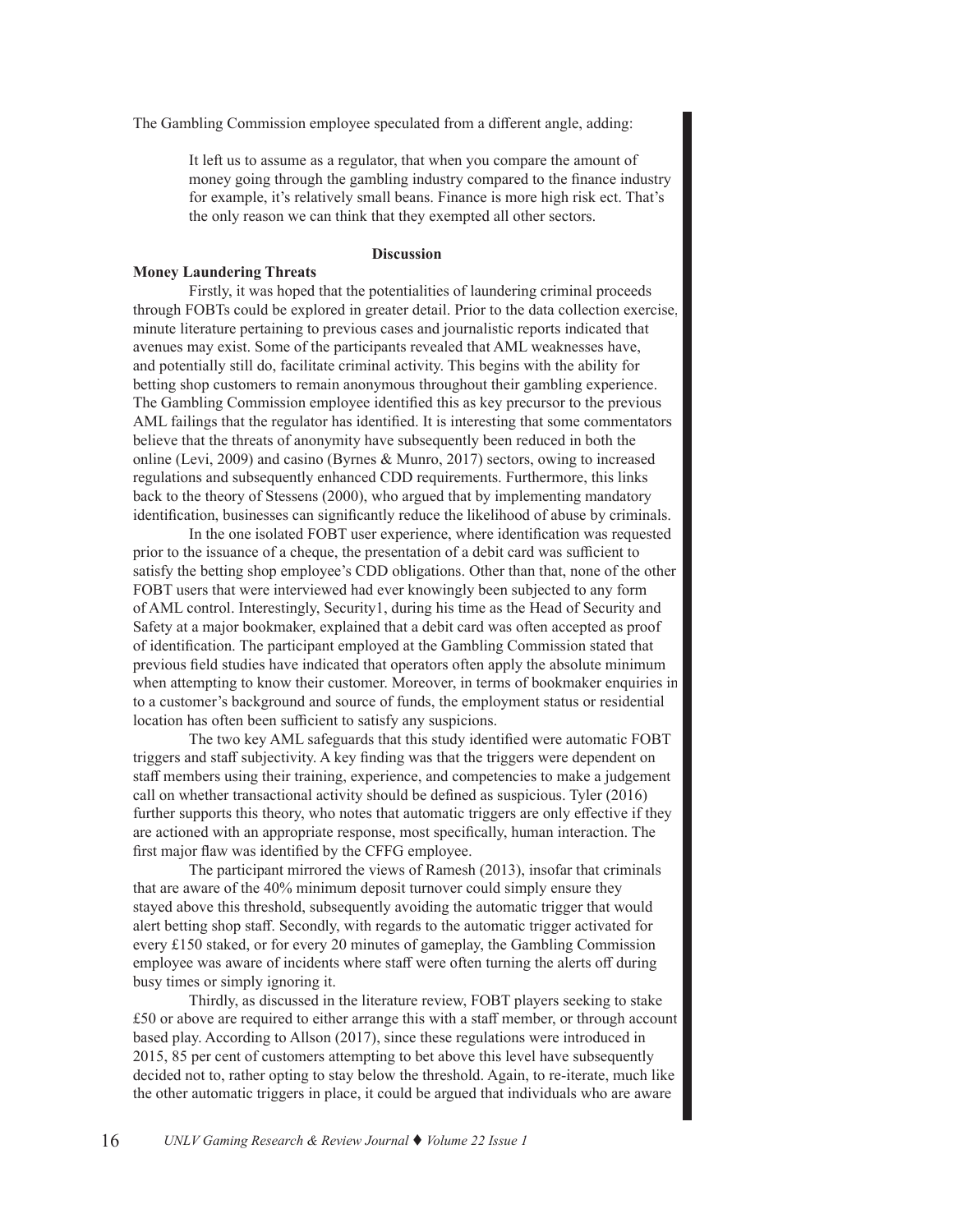of these perimeters can simply ensure they stay within the relevant threshold, ensuring that anonymity is protected. This contravenes the theory of Ioannides (2016), who believes that highly effective money laundering controls are crucial if an organisation is to disrupt criminal activity.

# **Money Laundering Vulnerabilities**

A large part of this study also sought to explore the level of AML awareness, and more crucially, the level of training, that front line staff are accustomed to. The FATF have previously stated that properly trained staff within the regulated sectors are the first line of defense in detecting money laundering threats (Commonwealth Secretariat, 2006). Both HM Treasury (2015) and the ABB (2013) have stated that betting shop staff do in fact have the ability to recognise suspicious customers, and by employing highly trained individuals, any criminals looking to launder their illicit proceeds have a high chance of getting caught. However, several of the participants were less optimistic.

The first issue that became apparent was that the AML training supplied by operators is far from rigorous. Security1 advised the researcher that the money laundering training offered by his previous employer consisted of a 20-minute online module, with no processes in place to ensure individuals understood the material they were exposed to. Participants employed at the Gambling Commission and CFFG echoed this sentiment, explaining that the AML training provided to bookmaker staff is far from elaborate, adding that this often consists of a simple 'tick-box exercise'. In line with Venkatesh's (2013) theory that money laundering is an "extremely complex, highly sophisticated and intelligent exercise", it could be argued that the above participant AML training experiences do not go far enough to meet the FATF's recommendation, that front-line staff within the regulated sectors should be the first line of defense.

Nevertheless, the emergence of an additional staff related weakness became apparent.Some of the participants felt that the frequent use of single staffed betting shops also severely hindered AML capabilities, specifically in relation to workload. The Gambling Commission employee was of the opinion that in reality, alongside core duties such as placing bets, paying out, self-exclusion awareness and age verification, staff working single-handedly were unable to effectively monitor money laundering threats. There was a lack of available statistics on the quantity of bookmakers operating single staffed, however according to the experiences of the Gambling Commission employee and Securitity1, this was often the case during core day time hours.

The ability to remain anonymous within the bookmaker sector has therefore created some identifiable money laundering opportunities. For example, in line with the theory of Broom (2005), who argued that criminals who hold large amounts of cash will often be vulnerable to the attention of law enforcement, betting shop customers have the option to withdraw their FOBT winnings in the form of a ticket, and then subsequently leave the shop for collection at a later date. This correlates with Hinterseer's (2002) belief that criminal assets held in the form of a non-cash instrument are far more challenging for law enforcement to trace.

Furthermore, the Gambling Commission employee confirmed that although the ability to exchange a FOBT ticket for cash at an alternative betting shop of the same entity was something the regulator was assessing, this still remained an option. This potentially facilitates the smurfing technique discussed earlier in this study, whereby criminals strive to mitigate their risk by laundering less suspicious amounts across various locations, especially when one considers that as of October 201^William Hill, Ladbrokes and Coral had 6,275 high street betting shops betwee them (see Farrell, 2016; William Hill Plc, 2017).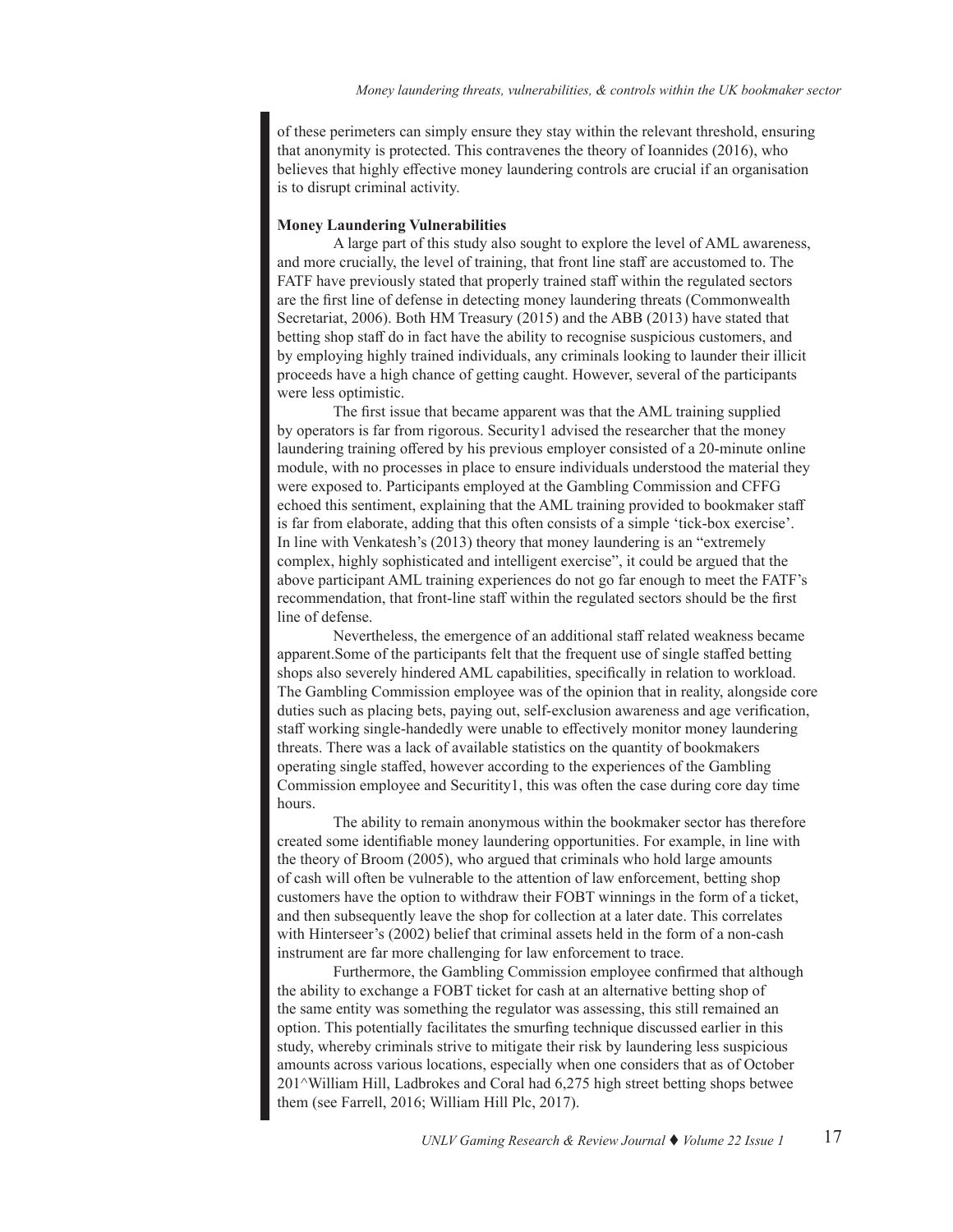Moreover, according to Banks (2016) KYC controls most commonly seek to verify a customer's personal identity through photographic identification and a proof of address. This is further supported by HMRC (2013), who advise that the best way to fulfil CDD requirements is to request a government issued document such as a passport, a recent bank statement, and the use of external sources such as the electoral roll. However, these recommendations only apply to businesses who are covered by the MLR2007, which bookmakers are not. Therefore, it could be argued that the ABB (2013) were justified in their views that applying this level of CDD to all customers would be a significant regulatory burden for betting shops. However, according to Security1, as there is no deposit or withdrawal threshold that would require a customer to verify their identity, this ultimately makes it a challenge to monitor a customer's activity, thus, hindering the opportunity to reduce anonymity.

A common money laundering practice is the attempt to represent criminal profits as gambling winnings, both concealing the true origin of the assets and legitimising them (Gilmore, 2011). Several participants supported this theory in relation to obtaining a receipt on collection of any winnings, subsequently providing the criminal with a proof of source of funds. This could be useful for a number of reasons, such as protecting a criminal from having their proceeds of crime sized by law enforcement. As decided in Angus (2011), cash forfeiture powers utilised by officers under the POCA must on the balance of probabilities demonstrate that the cash was obtained through criminal conduct.

# **Anti-Money Laundering Controls**

During the Government's consultation period on whether to exempt certain sectors from the 4MLD, the Gambling Commission were tasked with performing a NRA on the threats, vulnerabilities, and controls found within each gambling format, with Engel (2014) arguing that any structure that has the potential to be abused by criminals must be included. The participant from within the national regulator informed the researcher that based upon 18 months of in-depth independent analysis, evidence suggested that there is a "massive risk of money laundering in the bookmaker sector". Subsequently, the interviewee stated that the Gambling Commission strongly advised HM Treasury that the bookmaker sector should be included within the remit of the MLR2017, however this was overruled, ultimately paving the way for the Government to utilise its powers within the directive "on the basis of the proven low risk posed" (HM Treasury, 2017a).

When one considers the UK Government's Serious and Organized Crime Strategy (October 2013), whereby a key objective is to pursue the assets of all who profit from crime, it is interesting that the substantial AML weaknesses identified by the Gambling Commission did not encourage the UK Treasury to reconsider its decision. Moreover, the Gambling Commission employee also advised the researcher that they have considered appealing the exemption, illustrating the strength of their concerns. The UK Treasury (2017a) have themselves recognized that the "gambling industry is not immune to money laundering" and that therefore this makes it attractive to criminals looking to conceal or disguise the origins of illicitly derived cash, however they concluded that the industry in its entirety is low risk in relation to other regulated sectors. The banking industry for example reported 318,445 SAR's in 2014/15 compared to the gambling industry's 1,431 in the same period (NCA, 2016). Although it could be argued that such a comparison does not provide a true reflection of the inherent risks of the industry per say, it does clearly indicate where gambling fits within the wider picture (Remote Gambling Association, 2016).

On defense of the 77.19% year-on-year growth of submitted SAR's, HM Treasury (2017b) explained that this does not necessarily correlate to a rise in criminal activity, rather that the industry has a "greater awareness in the sector of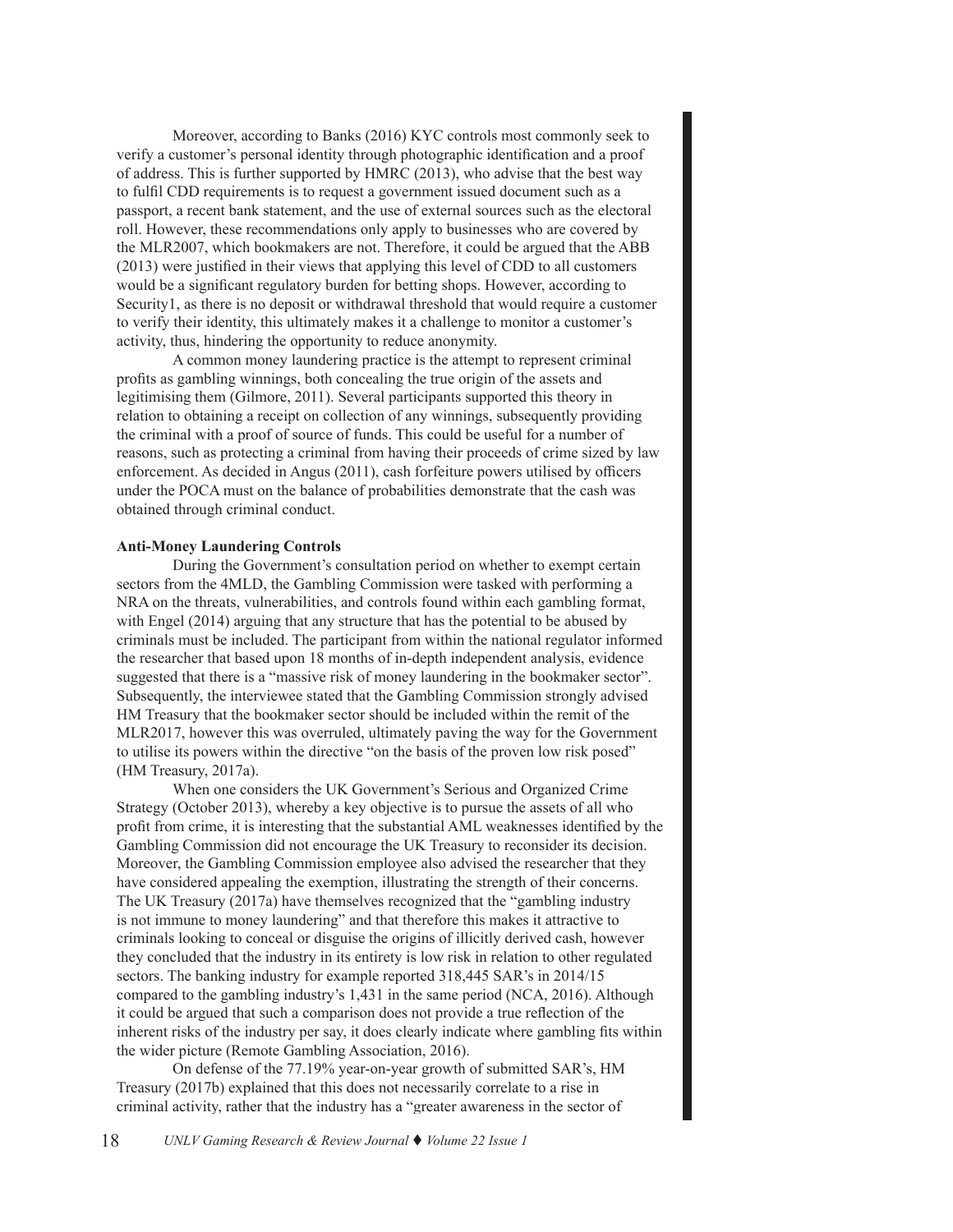money laundering". However, this understanding of 'SAR quantity' contradicts with the views illustrated in the literature review, whereby the ABB (2013) argued that a low SAR submission indicated that the bookmaker sector was a low money laundering risk. This incongruity supports the theory of Levi (2009), who believes that in itself, the amount of SAR's submitted by a particular sector is neither a success nor a failure of AML effectiveness. On the contrary, based upon the views expressed by several of the participants involved in this study, the submission of a SAR relies heavily on subjective judgement, insofar that if front-line betting shop employees have the appropriate training and resources to recognize AML threats, only then can suspicious activity be detected.

There was a theory between several of the participants that HM Treasury's decision may have been influenced by the negative commercial consequences that tighter regulation may have brought the bookmaker sector. Evidence certainly suggests that betting shops are overly reliant on the revenues derived from FOBTs, with the 2015/16 gross gambling yield of £1.7 billion constituting 51.5% of sector gains (Gambling Commission, 2016a). The Department for Culture, Media and Sport are currently reviewing the possibility of reducing maximum stakes, which, if successful, Ahmed (2017) argues would result in a loss of taxation to the UK purse of £250 million per annum, along with a loss of 20,000 jobs by 2020. Furthermore, Chancellor of the Exchequer Phillip Hammond has publicly spoken of the need to protect Government revenues to safeguard the UK against a possible negative impact from its impending EU departure, explaining that the Government will not sanction any proposals that will reduce tax receipts.

#### **Limitations**

As this study sought to provide insight in to a topic on which little or no research exists within current literature, several of the themes identified has generated knowledge that was not previously available in the public domain. However, like most limited exploratory studies, results are often tentative and therefore certain limitations must be considered (Verma, 2015). Moreover, as a study that opted for a phenomenological framework, the themes identified were an interpretation of the subjective views and experiences of the participants involved, and therefore the readers must take conclusion from the results with extreme caution. This was further amplified by the utilization of participants from a wide variety of angles from within the gambling sphere, whose subjective biases may have influenced their responses. For example, it could be argued that the participant from CFFG, as an organization who strongly campaign for the reduction of maximum FOBT stakes, held biases against the sector prior to the interview, which again, must be taken with caution.

Although the small sample size provided the opportunity to build a closer relationship with the participants, this limited the ability to generalize the findings to a wider population. Furthermore, the inability to recruit other key stakeholders surrounding the discussed phenomenon, such as betting shop employees, HM Treasury, and bookmaker operators, limited the scope of the study. Additionally, the data collection exercise revealed that the research question was potentially too broad for a study of this nature, therefore supporting Supino and Borer's (2012) theory that a single investigation cannot possibly provide relevant information in its entirety, if the problem is too comprehensive. Nevertheless, exploratory studies are often the initial foundation of a new phenomenon, forming the basis for more conclusive research in the future (Singh, 2007).

#### **Recommendations**

A key recommendation for future studies would be to further explore the individual themes identified in the paper in far greater depth. For example, with regards to the effectiveness of AML training and awareness, a quantitative study engaging directly with front-line betting shop staff could provide the framework to test the phenomenon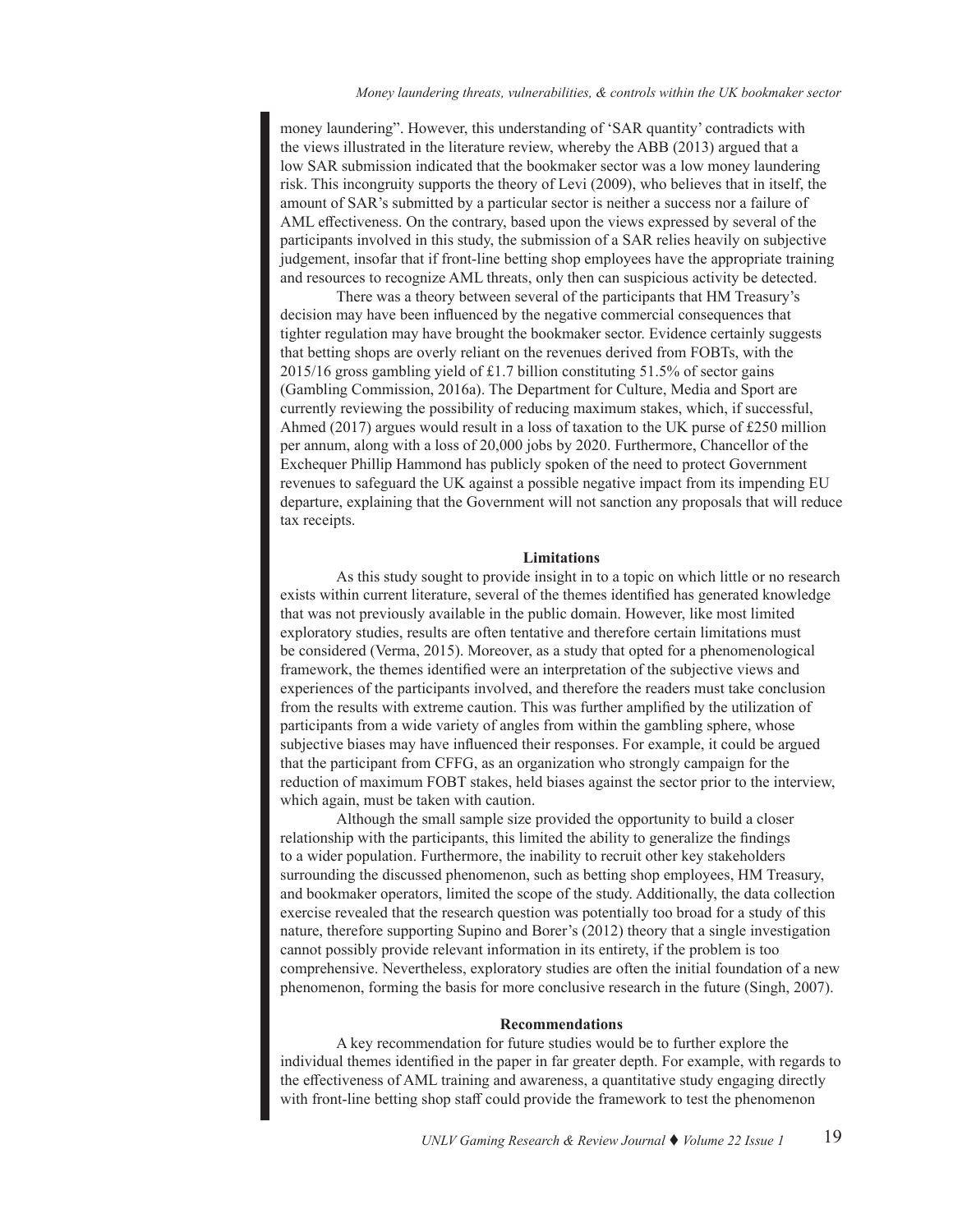discussed (Taylor, 2105), and subsequently provide policy influencers with the level of rigorous objectivity that is often sought (Head, 2010). A further quantitative study could also investigate the levels of CDD enforcement on a much larger scale, to objectively ascertain whether the FOBT user experiences explored in this study are representative of the wider population.

#### **Conclusion**

This study sought to explore the largely under-researched topic of the money laundering threats, vulnerabilities and controls found within UK betting shops. In the literature review it was made clear that although there were several publications in the public domain pertaining to the potentialities of laundering criminal proceeds through FOBTs, previous research was minute in quantity. Therefore, semi-structured interviews with key stakeholders linked to the subject matter of gambling and money laundering revealed some, although limited, interesting results. As the national regulator for gambling services in the UK, the Gambling Commission employee was clear in his belief that there is a "massive risk of money laundering in the bookmaker sector".

The same participant added that based upon extensive monitoring, field studies, and engagement with betting shop operators, the AML weaknesses identified resulted in the regulator striving for enhanced regulations, most notably, inclusion with the impending MLR2017. The threats identified by the participants involved included the ability to remain anonymous throughout the gambling experience, mitigating risk by keeping stakes within automatic trigger safe zones, utilising the vast amount of bookmaker premises to avoid detection, and exchanging illicitly derived profits for non-cash tickets.

Ultimately, it became apparent to the participants involved that front-line employees have to a certain degree been left to subjectively police the shops they work in. However, it was also made clear to the researcher that for this to result in effectiveness, it is imperative that the level of AML training provided to betting shop staff must be reviewed to ensure individuals have the appropriate awareness to detect and prevent money laundering risks.

This study also offered FOBT users the opportunity to discuss their deposit andithdrawal experiences, which, along with the views of the other participants involved, revealed that CDD enforcement was often applied loosely, with examples including the presentation of a debit card as sufficient proof of identity, and source of wealth checks limited to the customer's employment status.

Fundamentally, there was a consensus amongst several of the participants that unless gambling operators consider reducing the amount of single staffed betting shops, frontline employees will not have the capabilities to effectively meet their AML obligations. It therefore came as a surprise to the researcher to learn that although the Gambling Commission strongly advised HM Treasury to include betting shops within the remit of the MLR2017 on the basis of the inherent money laundering risks identified, this was subsequently overruled, with exemption being facilitated on the "basis of the low risk posed".

Some participants notified the researcher that the negative economic sideeffects of increased regulation may have played a part in HM Treasury's decision. This centered around the issue of commercial viability, where it was felt that the requirement to install two staff members on duty at all times would have resulted in shop closures, which subsequently would have led to job losses, and a substantial reduction in taxation for the UK purse. Taking in to account the commercial threats that enhanced CDD would have presented to betting shops, it is interesting that HM Treasury did not find some middle ground.

Protection against certain money laundering potentialities such as removing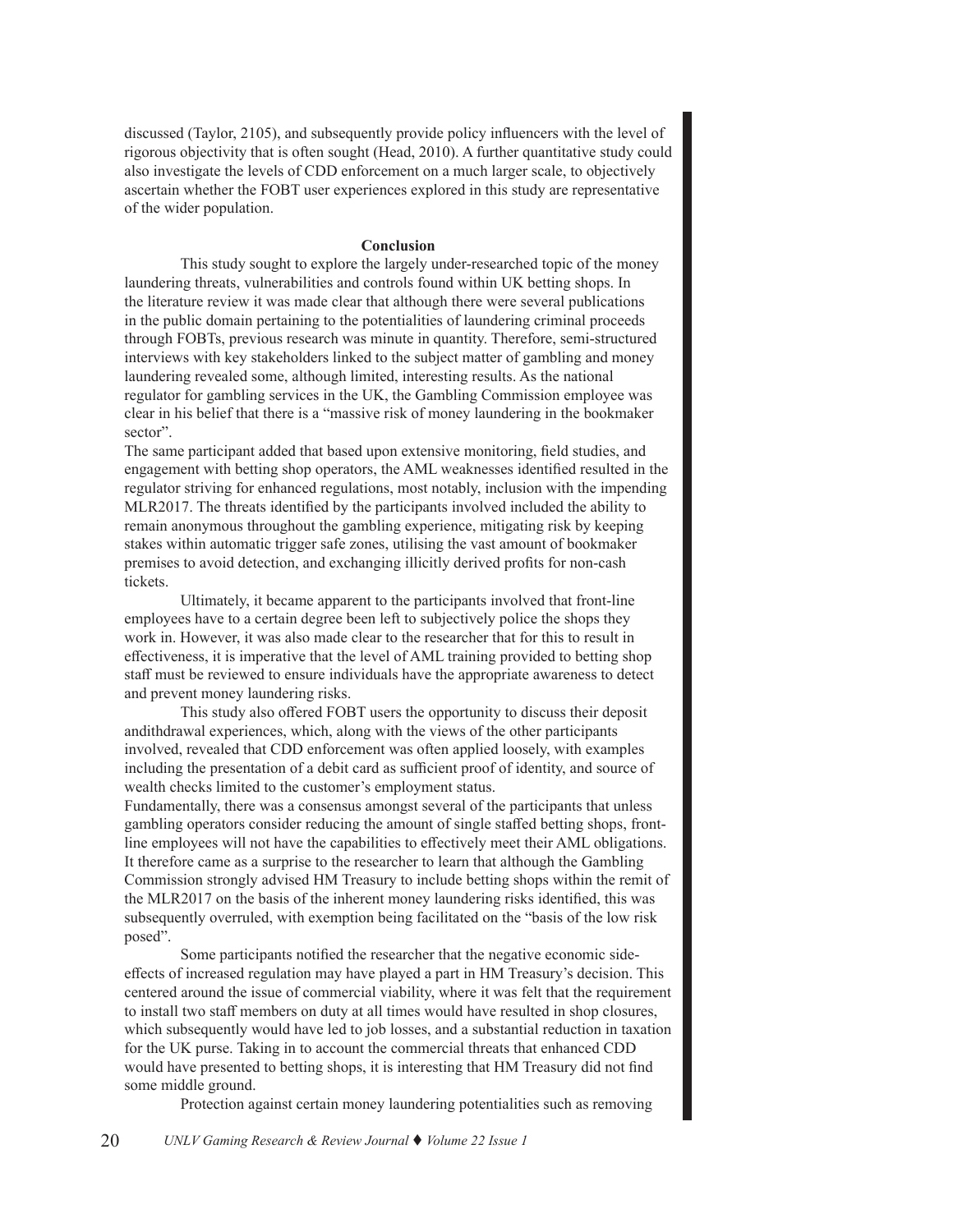the ability to withdraw winnings at an alternative betting shop of the same entity, or restricting the ability to print winning tickets for collection at a later date, would provide bookmakers with an extra layer of protection against the identified threats, without conflicting with commercial viability.

Nevertheless, draft regulations of the MLR2017 specify the production of a further risk assessment by June 2018, to review whether each gambling sector (other than casinos) should remain exempt. When one considers that the Gambling Commission have considered appealing HM Treasury's verdict, along with the Government's decision to include FOBT tickets within the remit of cash forfeiture powers, ultimately this is an area of financial crime that stakeholders will be keeping a close eye on.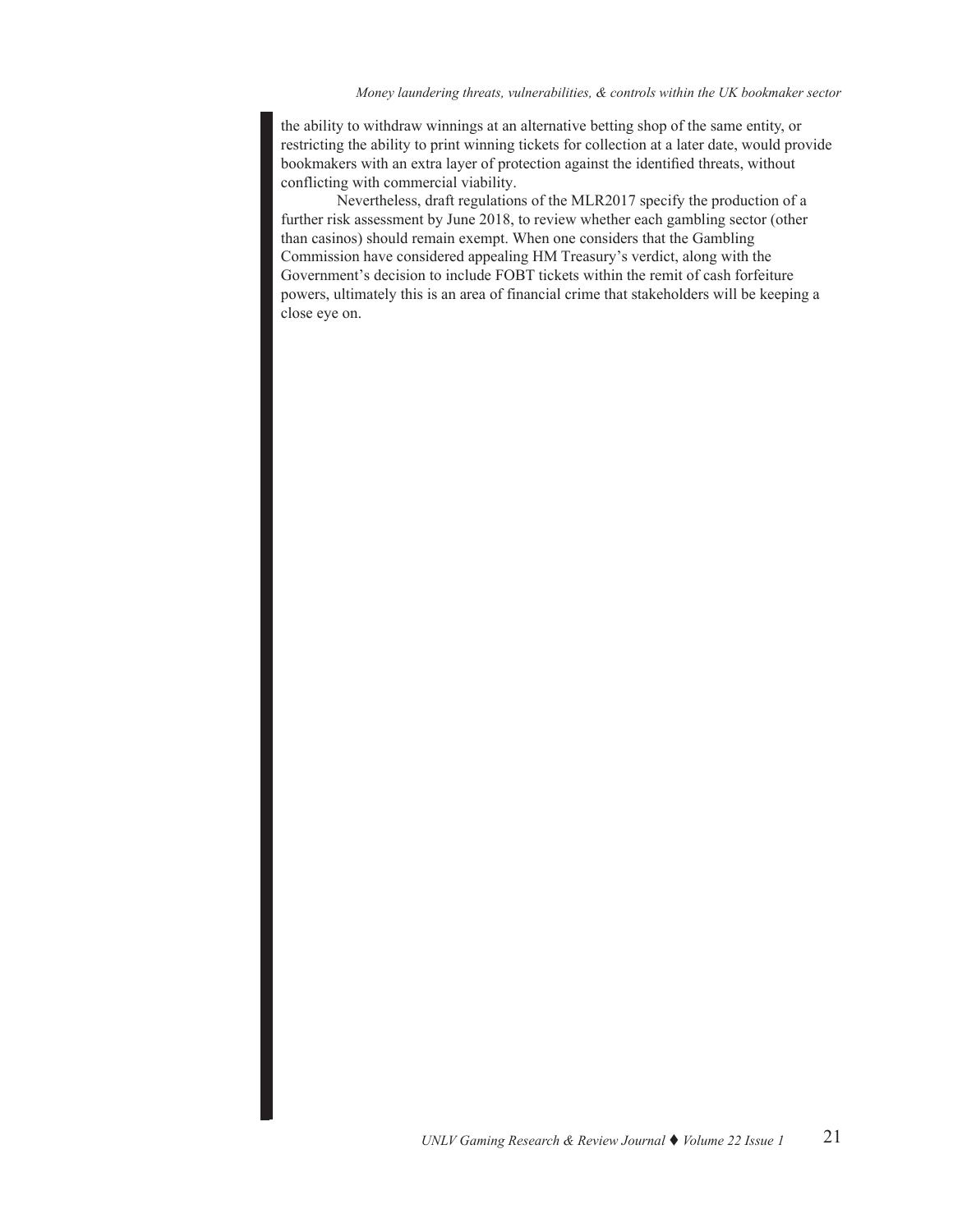#### **References**

Aas, K. (2013). *Globalization & crime*. London: SAGE, p.145.

- ABB, (2013). "Exemption for retail betting for the 4th anti-money laundering directive." Letter to the Gambling Commission. 28.05.2013
- ABB (2016a, February 02). *The facts about betting shops and money laundering*. Available at: https://www.abb.uk.com/the-facts-about-betting-shops-andmoney-laundering.
- ABB (2016b, September 10). Government to review rules on betting machines in bookies' shops. *Daily Mail* Available at http://www.dailymail.co.uk/wires/ pa/article-3782953/Government-review- rules-betting-machines-bookies-shops. html#ixzz4egxRk1DO
- Ahmed, M. (2017, April 8). Bookies wait for outcome on fixed-odds stakes. *Financial Times*. Available at: https://www.ft.com/ content/8a7adc46-1a11-11e7-a266-12672483791a
- Allson, A. (2017, May 31). Bookmaker Ladbrokes Coral 'bends rules that protect gambling addicts'. *The Times*. Available at: https://www.thetimes.co.uk/article/ ladbrokes-coral-bends-rules-that-protect-gambling-addicts-fw8cl6q8f
- Angus v UK Border Agency (2011) EWHC 461 (Admin)
- Aurini, J. (2016). *The 'How To' of qualitative research*. 1st ed. London: Sage, p.74.
- Babbie, E. (2016). *The Basics of social research*. 7th ed. Cengage Learning, p.197.
- Bagot, M. (2016, January 27). Betting shops fear drug barons are laundering cash in gambling machines. *The Mirror*. Available at: http://www.mirror.co.uk/news/ uk-news/betting-shops-fear-drug-barons-7258011
- Banks, J. (2016). *Online gambling and crime: causes, controls and controversies*. 1st ed. Routledge, p.121.
- Beare, M. (2012). *Encyclopedia of transnational crime & justice*. 1st ed. SAGE Publications, p.268.
- Bhopal, R., Shaghaghi, A. and Sheikh, A. (2011). Approaches to recruiting 'hard-toreach' populations into research: A Review of the Literature. *Health Promot Perspect. 1*(2): 86–94. doi: 10.5681/hpp.2011.009
- Bidgoli, H. (2006). *Handbook of information security*. Hoboken, N.J: Wiley, p.561.
- Bonnel, W. and Smith, K. (2014). *Proposal writing for nursing capstones and clinical projects*. 1st ed. New York: Springer, p.113.
- Brookman, F., Maguire, M., Pierpoint, H. and Bennett, T. (2010). *Handbook on crime*. London: Routledge.
- Brooks, G. (2012). Online gambling and money laundering: "views from the inside". *Journal of Money Laundering Control, 15*(3), pp.304-307.
- Broome, J. (2005). *Anti-money laundering*. 1st ed. Hong Kong: Sweet & Maxwell Asia, p.168.
- Byrnes, W. and Munro, R. (2017). *Money laundering, asset forfeiture and recovery and compliance – A global guide*. 1st ed. LexisNexis.
- Card, R., Molloy, J. and Cross, R. (2016). *Card, Cross & Jones criminal law*. 1st ed. Oxford University Press, p.99.
- Chatain, P., Zerzan, A., Noor, W., Dannaoui, N. and de Koker, L. (2011). *Protecting mobile money against financial crimes*. Washington, D.C: World Bank, p.35.
- Commonwealth Secretariat, (2006). *Commonwealth secretariat: combating money laundering and terrorist financing: a model of best practice for the financial sector, the professions and other designated businesses*. 1st ed. p.96.
- Corno, L. and Anderma, E. (2015). *Handbook of educational psychology educational psychology*. Routledge.
- Council Directive 2005/60/EC (2005) of the European Parliament and of the Council on the prevention of the use of the financial system for the purpose of money laundering and terrorist financing (3MLD).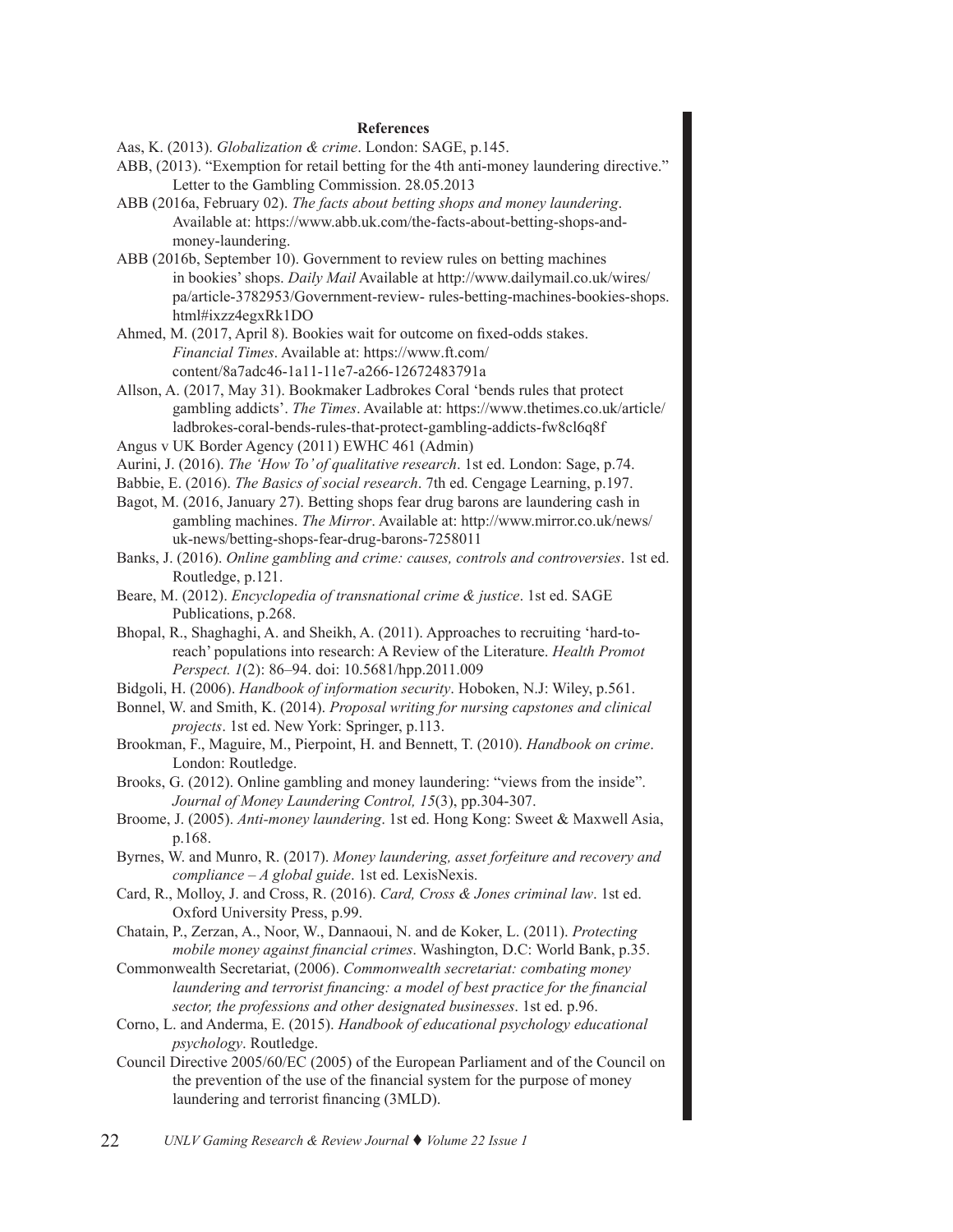- Council Directive 2015/849/EC (2015) of the European Parliament and of the Council on the prevention of the use of the financial system for the purpose of money laundering and terrorist financing (4MLD).
- Crichton, M., Flin, R. and O'Connor, P. (2013). *Safety at the sharp end*. 1st ed. Aldershot: Ashgate, p.220.
- Crouch, M., & McKenzie, H. (2006). The logic of small samples in interviewbased qualitative research. *Social Science Information, 45*(4), 18. doi: 10.1177/0539018406069584
- Dare, P. (2016, March 23). ICT Views: Place your bets: The gaming industry and bookmakers - low risk for money laundering or not? *International Compliance Association.* Available at: https://www.int-comp.com/ict-views/ posts/2016/03/23/place-your-bets-the-gaming-industry-and-bookmakers-lowrisk-for-money-laundering-or-not
- Data Protection Act (1998)
- Davies, R. (2017, January 1). Gambling firms charmed MPs ahead of betting review in 2016. *The Guardian*. Available at: https://www.theguardian.com/ business/2017/jan/01/gambling-firms-charmed-mps-ahead-of-betting-reviewin-2016
- Dawson, J., Edmonds, T. and Seely, A. (2017). Criminal Finances Bill: Committee Stage Report. Briefing paper Number 7825, 16 February 2017: House of Commons Library, p.3.
- Demianyk, G. (2016, October 24). Betting machines likened to 'crack cocaine' face government review. *Huffington Post.* Available at: http://www.huffingtonpost. co.uk/entry/casino-like-betting-machines-likened-to-crack-cocaine-facegovernment-review\_uk\_580e4ecae4b056572d83751b
- EC-Council (2012). Cyber safety. Clifton Park, NY: EC-Council Press.
- Engel, F. (2014, March 11). Frank Engel MEP on the fourth anti-money directive. *Frankengel.lu*. Available at: http://www.frankengel.lu/news/frank-engel-mepfourth-anti-money-directive
- Farrell, S. (2016, October 17). Ladbrokes and Coral to sell 359 betting shops in runup to £2.3bn merger. *The Guardian*. Available at: https://www.theguardian. com/business/2016/oct/17/ladbrokes-coral-sell-betting-shops-betfred-stanjames-merger
- Findley, M., Nielson, D. and Sharman, J. (2014). *Global shell games*. Cambridge: Cambridge University Press.
- Gaming Machine (Circumstances of Use) (Amendment) Regulations (2015) Gambling Act (2005)
- Gambling Commission, (2013) "Exemption for retail betting for the 4th Anti-money laundering Directive" Letter to the ABB. 09.07.2013
- Gambling Commission, (2015). Casinos: Prevention of money laundering. *Gambling Commission.* Available at: http://www.gamblingcommission.gov.uk/forgambling-businesses/Compliance/General-compliance/AML/How-to-comply/ Casinos-Prevention-of-money-laundering.aspx
- Gambling Commission, (2016a). Industry statistics. April 2013 March 2016. p.9-21.
- Gambling Commission (2016b). Young people and gambling 2016. A research study among 11-15 year olds in England and Wales. p.31. *Gambling Commission.* Available at: http://www.gamblingcommission.gov.uk/PDF/survey-data/ Young-people-and-gambling-2016.pdf
- Gambling Commission, (2017). Money Laundering and Terrorist Financing Risk Within the British Gambling Industry. *Gambling Commission.* Available at: http://www.gamblingcommission.gov.uk/PDF/AML/Prevention-of-moneylaundering-and-combating-the-financing-of-terrorism.pdf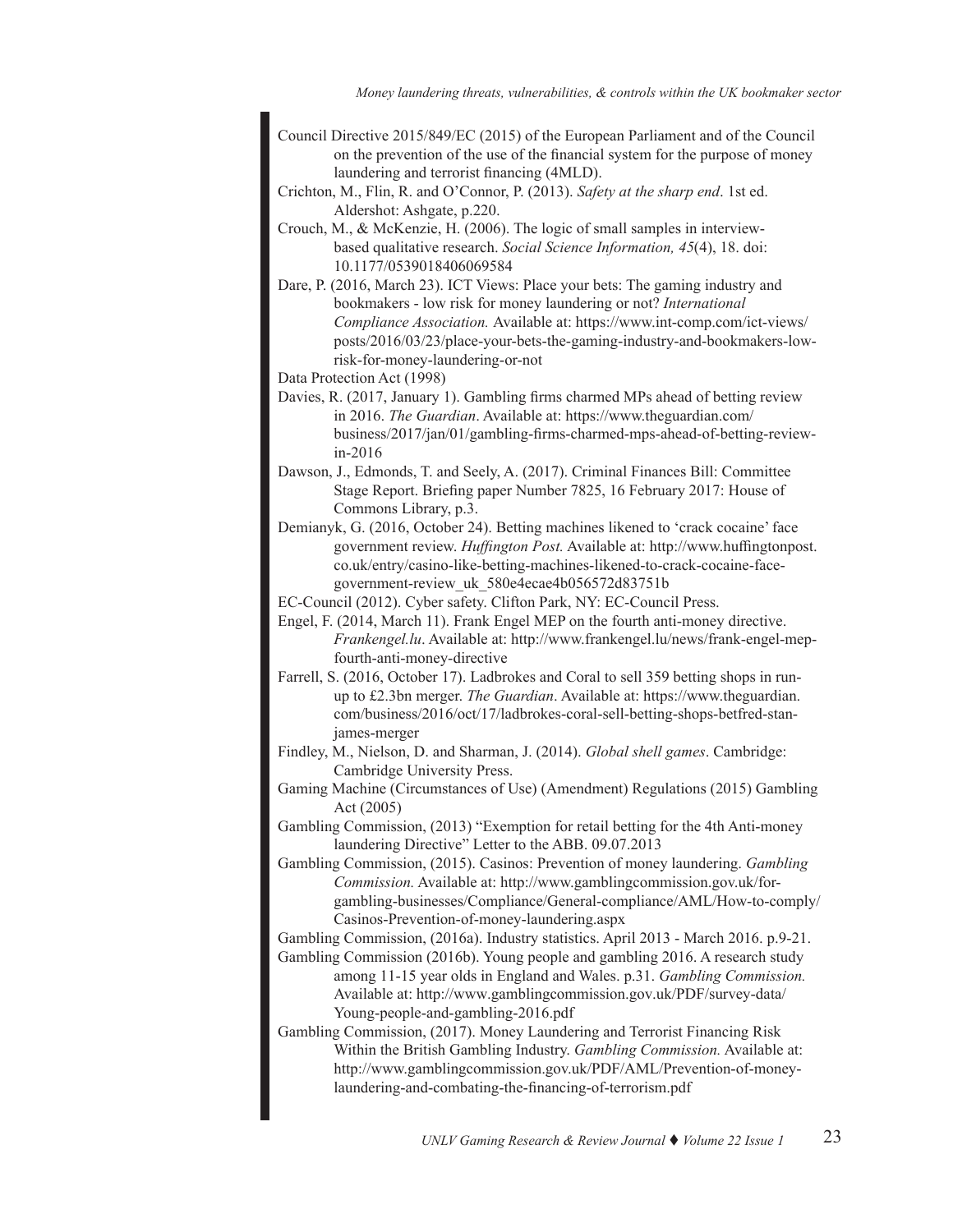- Gervais, R. and Millear, P. (2016). *Exploring resources, life-balance and well-being of women who work in a global context*. 1st ed. Springer International Publishing, p.41.
- Gilmore, W. (2011). *Dirty money*. 1st ed. Strasbourg: Council of Europe Publishing, p.40.
- Gilmour, N. and Ridley, N. (2015). Everyday vulnerabilities Money laundering through cash intensive businesses. *Journal of money laundering control, Vol. 18* Issue: 3, pp. 293-303, doi:10.1108/JMLC-06-2014-0019
- Griffith, I. (2010). *Drugs and security in the Caribbean*. 2nd ed. Pennsylvania State University, p.94.
- Gushin, F. (2016). Understanding anti-money laundering efforts worldwide. international masters of gaming law, p.19. Available at: https://imgl.org/sites/default/files/ media/publications/understandingantimoneylaunderingefforts\_gushin\_agl\_ spring2016.pdf
- Harrington, H. and Voehl, F. (2016). *The innovation tools handbook*, Vol 1. 1st ed. Portland: CRC Press, p.237.
- Harrison, K. and Ryder, N. (2016). *The law relating to financial crime in the United Kingdom*. 2nd ed. Routledge, p.4.
- Head, B. (2010). *Evidence-based policy: Principles and requirements. Strengthening evidence-based policy in the Australian Federation* 1(1), pp.13-26.
- Hillson, D. (2003). *Effective opportunity management for projects: Exploiting positive risk*. Florida: CRC Press.
- Hinterseer, K. (2002). *Criminal finance: The political economy of money laundering in a comparative legal context*. 1st ed. Kluwer law international, p.22.
- HM Government (2013). Serious and organized crime strategy. October 2013. [online] paragraphs 4.45-4.57. Available at: https://www.gov.uk/government/uploads/ system/uploads/attachment\_data/file/248645/Serious\_and\_Organised\_Crime Strategy.pdf
- HMRC (2013). Money laundering regulations: your responsibilities. Available at: https:// www.gov.uk/guidance/money-laundering-regulations-your-responsibilities
- HM Treasury, (2015). UK national risk assessment of money laundering and terrorist financing. Available at: https://www.gov.uk/government/uploads/system/ uploads/attachment\_data/file/468210/UK\_NRA\_October\_2015\_final\_web.pdf
- HM Treasury, (2017a). Money laundering regulations 2017: Closed consultation. Available at: https://www.gov.uk/government/consultations/money-launderingregulations-2017/money-laundering-regulations-2017
- HM Treasury, (2017b). Transposition of the Fourth Money Laundering Directive. Available at: https://www.gov.uk/government/consultations/transposition-ofthe-fourth-money-laundering-directive
- Häberling G (2012) *Internet gambling policy in Europe*. In: Williams RJ, Vood RT, Parke J (eds) Routledge International Handbook of Internet Gambling. Abingdon: Routledge, pp. 284–299
- Institute of Economic Affairs, (2016). Fixed-odds betting terminals. p.5. Available at: https://iea.org.uk/wp-content/uploads/2016/09/FOBT-Briefing-PDF-3.pdf
- Ioannides, E. (2016). *Fundamental principles of EU law against money laundering*. Routledge, p.146.
- Jakobi, A. (2015). Global networks against crime: Using the Financial Action Task Force as a model? *International Journal: Canada's Journal of Global Policy Analysis, 70* (3), p.404. Available at: http://journals.sagepub.com/doi/ pdf/10.1177/0020702015587662
- Levi, M. (2009). Money laundering risks and e-gaming: A European overview and assessment. Final report. pp.13-16. Available at: http://www.egba.eu/pdf/Levi\_ Final Money Laundering Risks egaming%20280909.pdf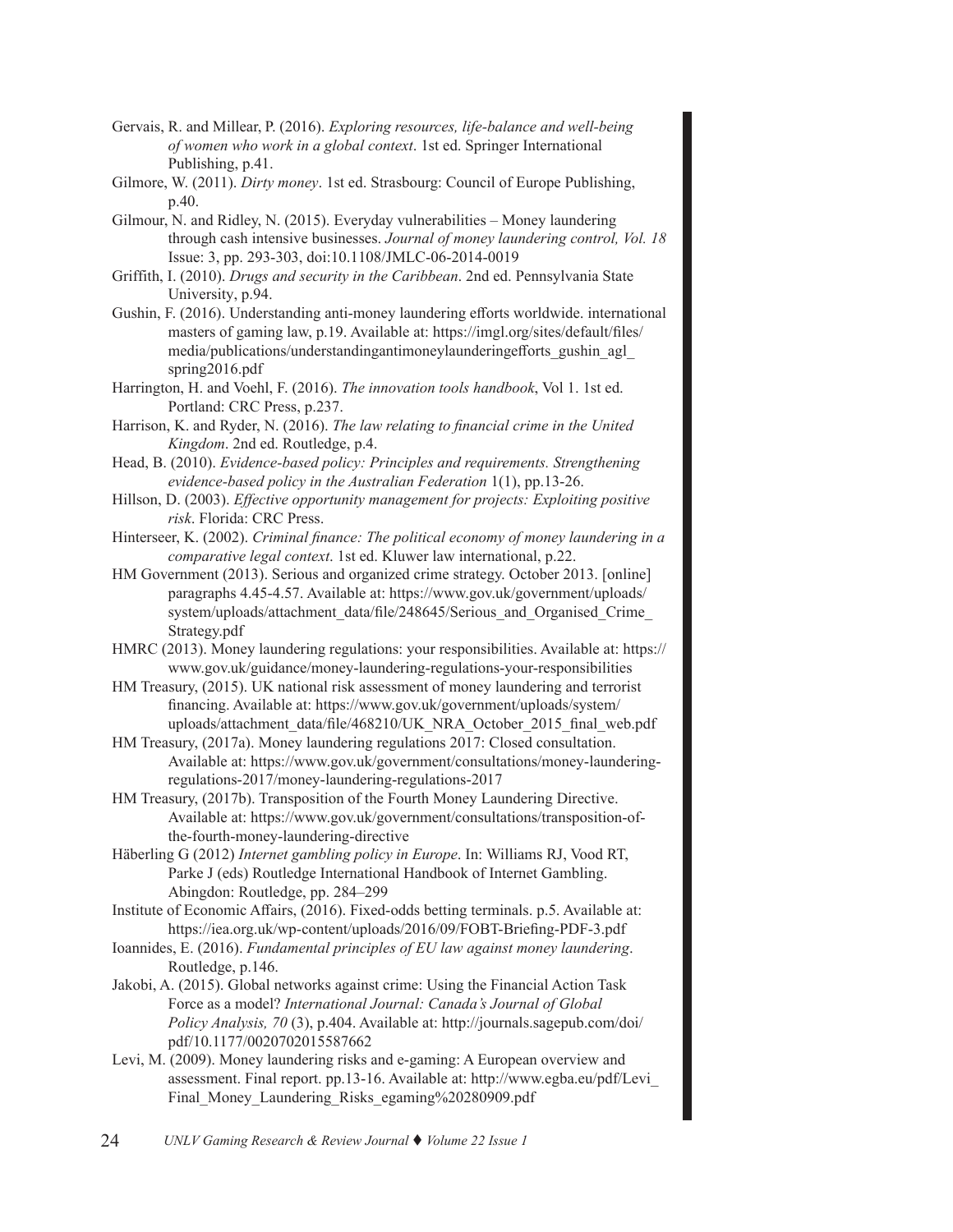- Littlejohn, S., Foss, K. and Oetzel, J. (2016). *Theories of human communication*. 11th ed. Waveland Press, p.112.
- Madinger, J. (2016). *Money laundering: a guide for criminal investigators*. 3rd ed. CRC Press, p.71.
- Masciandaro, D. and Balakina, O. (2016). *Banking secrecy and global finance: economic and political issues*. Basingstoke: Springer.
- Mcnabb, D. (2004). *Research methods for political science*. New York: M.E. Sharpe, p.96.
- Money Laundering Regulations (2007)
- Myers, M. (2009). *Qualitative research in business and management*. California: Sage, pp.122-123.
- National Crime Agency (2016). Suspicious activity reports (SARs) Annual Report 2015. pp.6-11. Available at: http://www.nationalcrimeagency.gov.uk/ publications/677-sars-annual-report-2015/file
- Palinkas, L., Horwitz, S., Green, C., Wisdom, J., Duan, N. and Hoagwood, K. (2013). *Purposeful sampling for qualitative data collection and analysis in mixed method implementation research. Administration and policy in mental health and mental health services research,* 42(5), pp.533-544

Proceeds of Crime Act (2002)

- R v Da Silva [2006] EWCA Crim 1654
- Ramesh, R. (2013, November 8). The gambling machines helping drug dealers 'turn dirty money clean'. *The Guardian Newspaper*. Available at: https://www. theguardian.com/uk-news/2013/nov/08/gambling-machines-drug-moneylaundering-bookies
- Remote Gambling Association, (2016). Anti-money laundering: good practice guidelines for the online gambling industry. Second Edition - November 2016. p.4.
- Ramesh, R. (2014, April 30). Maximum cash stake on fixed-odds betting terminals to be restricted. *The Guardian Newspaper*. Available at: https://www.theguardian. com/uk-news/2014/apr/30/maximum-stake-fixed-odds-betting-terminalsrestricted
- Sekaran, U. and Bougie, R. (2016). *Research methods for business*. 1st ed. Chichester, John Wiley & Sons, p.28.
- Sharman, J. (2008). Power and discourse in policy diffusion: anti-money laundering in developing states. International Studies Quarterly, 52(3), pp.635-656. Available at: http://www98.griffith.edu.au/dspace/bitstream/ handle/10072/23144/54399 1.pdf?sequence=1.
- Sheffield, H. (2016, February 29). Paddy Power admits it told staff to encourage a possible gambling addict to keep gambling. *The Independent*. Available at: http://www.independent.co.uk/news/business/news/paddy-power-admitsit-told-staff-to-encourage-a-possible-gambling-addict-to-keepgambling-a6903336.html
- Siclari, D. (2016). *The new anti-money laundering law: First perspectives on the 4th European Union Directive*. 1st ed. Springer, p.78
- Singh, K. (2007). *Quantitative social research methods*. 1st ed. SAGE, p.64.
- Stessens, G. (2000). Money laundering *A new international law enforcement model*. 1st ed. Cambridge University Press, p.146.
- Sugathan, D. (2015). *Biostatistics in a nut shell for medical researchers*. 1st ed. Educreation Publishing, p.54.
- Supino, P. and Borer, J. (2012). *Principles of research methodology*. 1st ed. New York, NY: Springer, p.19.
- Taylor, G. (2005). *Integrating quantitative and qualitative methods in research*. 1st ed. University Press of America, p.255.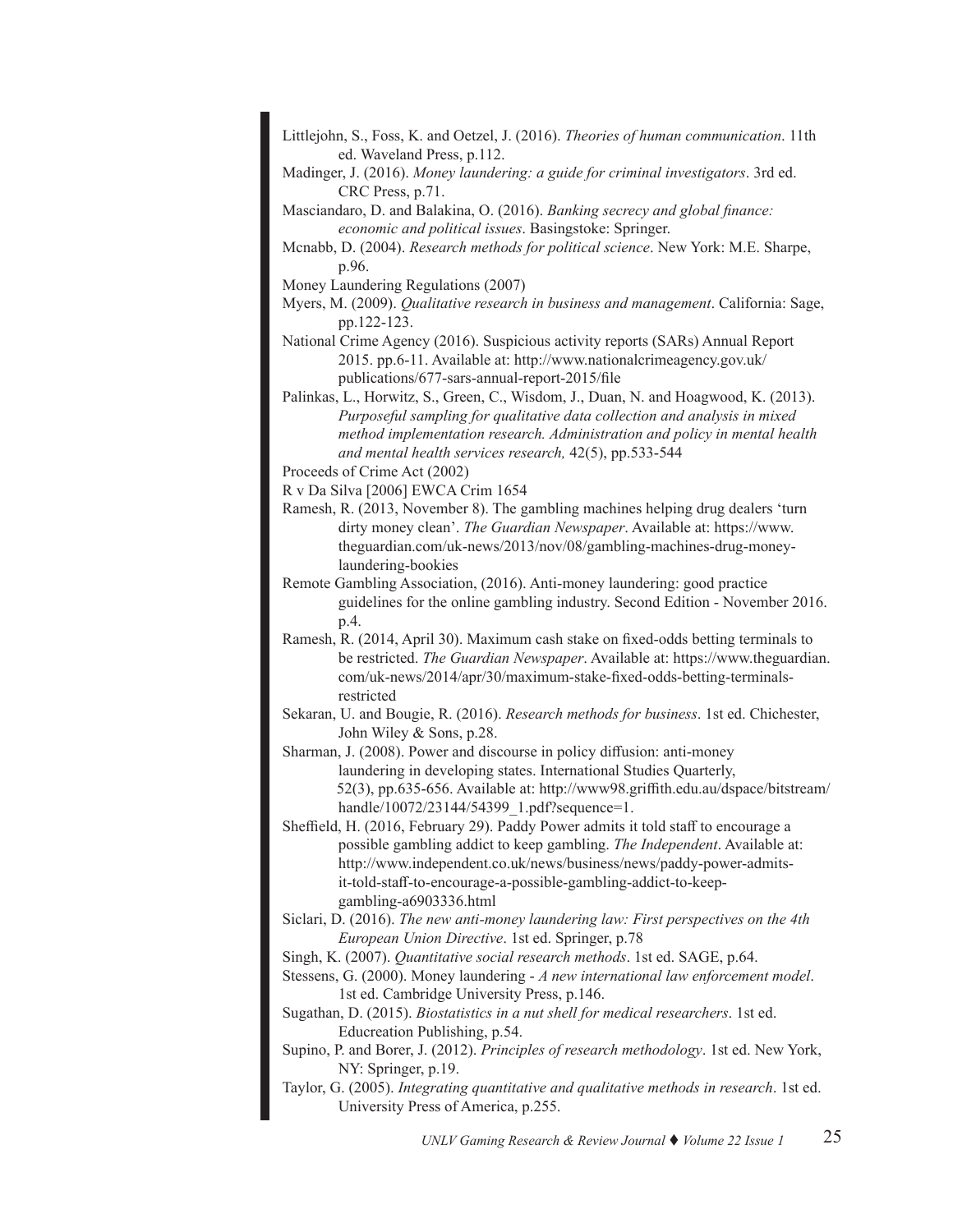- Transparency International UK, (2016). Transparency International UK press briefing: Unexplained wealth orders. p.1. Available at: http://www.transparency.org.uk/ wp-content/uploads/2016/10/TI-UK-UWO-Press-Briefing-13-10-2016-1-1. pdf
- Turner, D.W. (2010). *Qualitative interview design: A practical guide for novice investigators. The Qualitative Report*, 15(3), pp.50-67
- Tyler, T. (2016, December 13). ICT Views: Anti money laundering and risk assessment in the gambling industry. *International Compliance Association.* Available at: https://www.int-comp.com/ict-views/posts/2016/12/13/anti-moneylaundering-and-risk-assessment-in-the-gambling-industry
- Venkatesh, M. (2013). *A decade of decay*. 1st ed. Rare Publications, p.230.
- Verma, S. (2015). *Technical communication for engineers*. 1st ed. Vikas Publishing House, p.426.
- Vlaemminck, P. and Guzik, B. (2013). The new FATF recommendations on combating Money Laundering in the Gambling sector. Public Gaming International, April/May 2013. Available at: http://www.pgridigitallibrary.com/ uploads/4/3/1/5/43157305/vlaemminck\_philippe\_march-april\_2013.pdf
- Webb, D. (2012, April 24). Roulette in betting shops? It's all political spin. *The New Statesmen*. Available at: http://www.newstatesman.com/lifestyle/2012/04/ roulette-betting-shops-its-all-political-spin
- Webb, D. (2013). Re: Criminal damage, money laundering, illegal profits and profits from criminals in betting shops. Available at: http://fairergambling.org/wpcontent/uploads/2012/11/Theresa-May-letter-16-09-2013.pdf
- Weslowski, P. (2014). Using forums and message boards to recruit study participants in qualitative research. *The qualitative report*, 19(39), p.5. Available at http:// nsuworks.nova.edu/tqr/vol19/iss39/3
- William Hill Plc. (2017). *William Hill today*. Available at: https://www.williamhillplc. com/about/william-hill-today/
- World Bank (2009). *Combating money laundering and the financing of terrorism: A comprehensive training guide*. 1st ed. World Bank Publications, p.5.